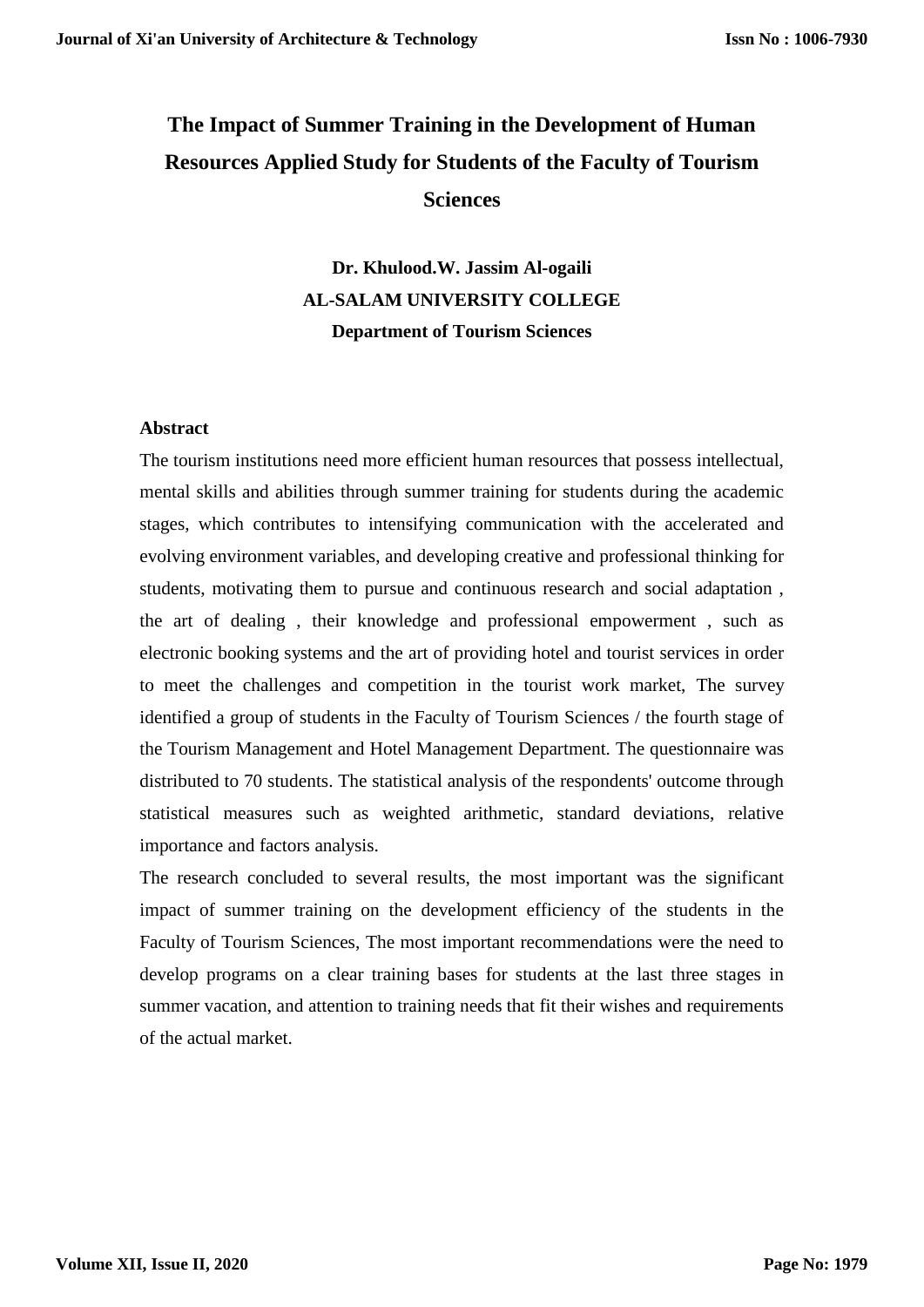## **introduction**

Summer training for students of the Faculty of Tourism Sciences is one of the foundations of the human development process, on which the governmental and private tourism sector depends, and it is an educational, knowledge and informational method that increases the efficiency and energy of students at work and contributes to developing skills, mental, mental and emotional abilities, and to show the intellectual and creative side in light of the huge developments in technology Knowledge and digital economy to achieve competitive advantage and is an effective weapon that forms the psychological personality and structure of students, and many tools emerged for training through the explosion of knowledge, technology and communications, and linking education outcomes to the labor market Hor new occupations and jobs, electronic and modern systems of labor laws and create a knowledge society capable of employing science, knowledge and technological information systems in the labor market. Theoretical study, whatever its methods and diversity, does not reduce the growing need to train students professionally, technically, technologically and emotionally.

Working to prepare coordinated training programs during the summer vacation and for all academic levels for students of the Faculty of Tourism Sciences contributes to raising efficiency, quality of performance and excellence

As university education and training represents the real tributary of the tourism labor market and hence in comprehensive development.

the theoretical side

The first topic: Concepts of summer training

First: The concept of summer training and its benefits Concept of Summer Training Summer training for college students (universities) is an investment in human resources, especially in light of the challenges of the knowledge and digital economy and the accelerated growth in communications. And his role in tourism organizations is highlighted by raising students' competence, abilities and skills in the practical, technical, technical and emotional side, and for clarification, therefore, the opinions and ideas of some of the many and varied researchers will be addressed, including what is related to the concept of training as he sees (Mathis & Jackson, 1994: 265). "The learning process that the individual (the student) acquires on the skills and knowledge that help them reach their goals"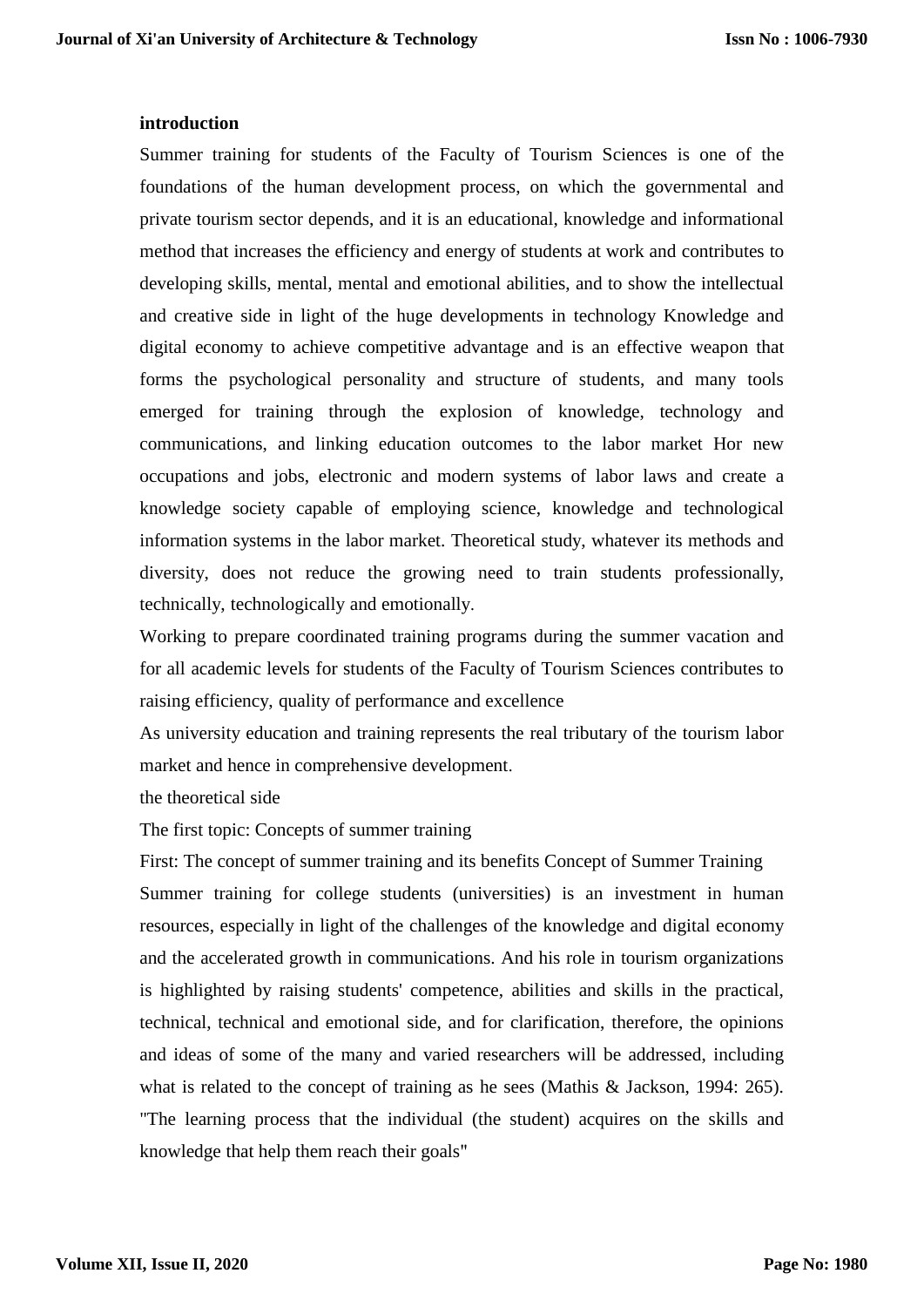As (Bedeian, 1993: 371) defines it as "the process of developing an individual's knowledge of his skills and abilities in order to develop the current and future work of the organization." (Sarhan, 1999: 8) states that it is "a planned and organized process that aims to develop knowledge and information and develop skills and capabilities to improve performance and develop attitudes and ideas for the individual towards the organization and its policy and the direction of work and colleagues and the ability to assume higher leadership positions and take responsibility".

He defines it (Sekiou.et.al, 2001: 336) as "the set of planned processes, means, and techniques through which individuals can improve their knowledge, change their behavior and habits, and optimize the use of their energies, in order to achieve the goals of the organization first and their personal goals secondly, and also aims to make individuals acclimate With their surroundings, and also contributes to make them complete the work in a way that suits both the present and the future together" . )Zewulf, 1994: 180) believes that "a process of positive amendment with special directions that addresses the behavior of the individual in terms of professional or functional need of the person and the collection of information that is lacking, and the directions suitable for work and will, behavior patterns, appropriate skills, and habits necessary in order to raise the level of efficiency in Management and increase its productivity so that the required conditions for perfecting work and effectiveness are met with speed and economy in the efforts made and in the time spent" .

Training is often used to relate to development, as it ideally focuses on providing students with special skills or helping them learn new ways to do the required work and to correct the skills shortage (Mejia, Balkin & Cardy, 1998: 237.

It is clear to us from the previous definitions that summer training is broader and more comprehensive in developing the capabilities and competencies of students, rather it is the cultivation of creative values, behaviors, professional, intellectual, technical, and emotional skills they have, positive social interaction, development of creative thinking, and changing attitudes toward modern technologies, programs, and distinguished services in the tourism industry.

The benefits of summer training for the university students are numerous, as it works to provide them with the necessary knowledge and various skills and helps them to find appropriate and specialized job opportunities.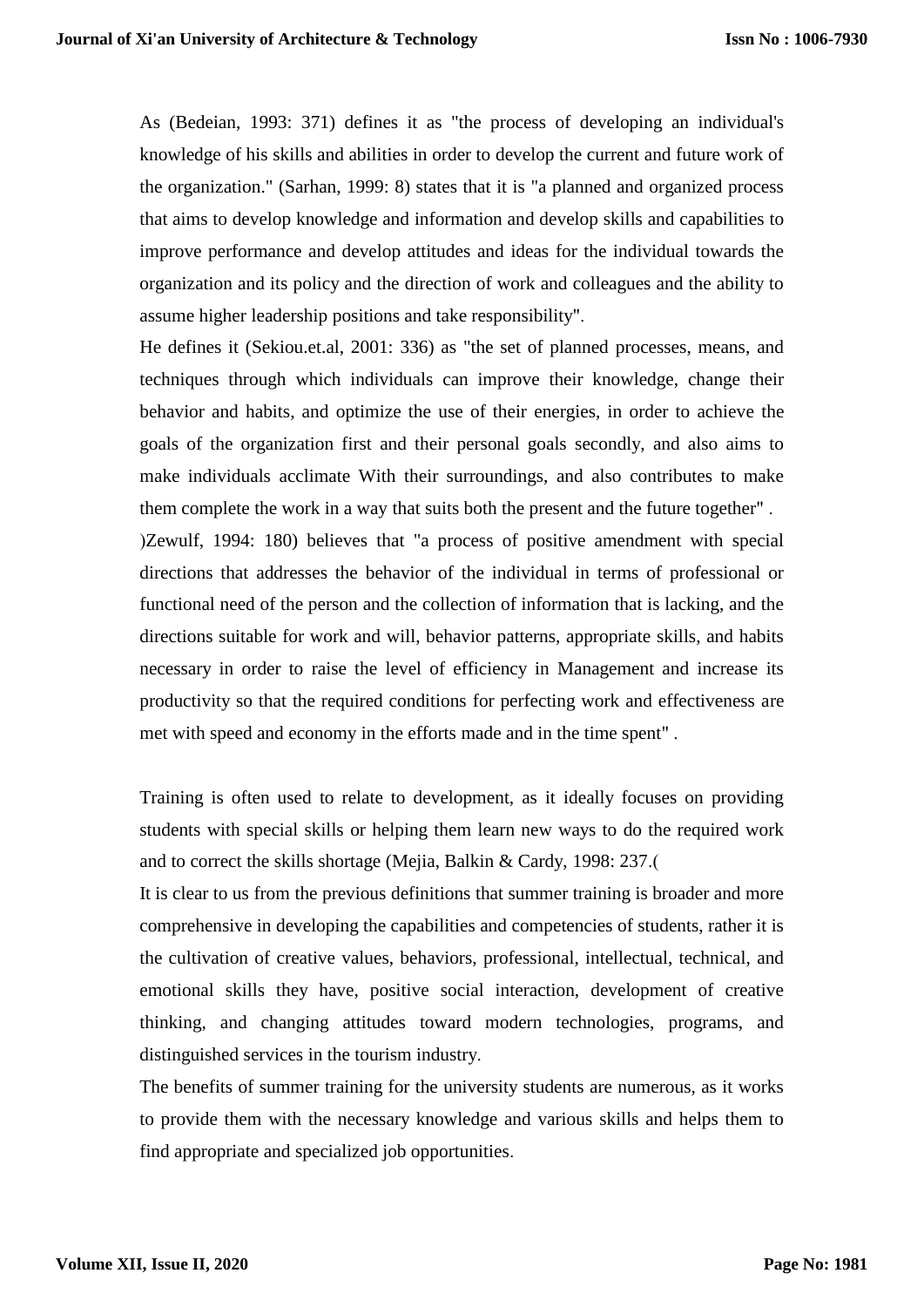Summer training also brings many benefits, one of the most important (Al-Alaqi, 2014: 351)

-1It helps to enable students to acquire and develop diverse knowledge, science and skills in all areas of the tourism industry.

-2Updating information, data, modern methods of work and new patterns in the tourism industry.

-3Take advantage of modern and online programs such as online reservation and ticketing programs.

-4It helps students self-confidence, self-management and development.

-5It helps students with psychological flexibility and high emotional control.

-6Students help in the art of dealing with tourists and diplomacy.

-7Students were able to adapt positively to various difficult and critical situations.

Second: Of Summer Training Principles

The principles of summer training are achieved through several important principles and principles for each of its stages, as follows:

-1Legitimacy: (LEGITIMACY) Summer training should take place within the laws and regulations of the Ministry of Higher Education and Scientific Research.

-2INCLUSIVENESS: :) Summer training according to educational, educational and professional systems that are more democratic and human and what it adds to the basic human relationships and values within the environment of modern science, knowledge and trends (Wikipedia, 2016)

-3Positive: It is a positive activity that enhances the knowledge process and learn behaviors through competition, cooperation, respect and evaluation of the trainee student's work (Chen, j & Mcnamee.G, 2011: 71) and consolidating the principle of creativity on the student's work and performance of the tourist service.

-4Flexibility: the emotional and mental response, good compatibility and positive response to crises and work pressures (Shaqqura, 2012: 2) It must be an updated system, change and continuous development to keep pace with modernity, and that providing tools and means to satisfy the training needs contributes to the success of the training process (Al-Khatib, 2006: 304.)

-5Harmony: (Harmony), compatibility and complementarity of the training program (Spring), which is concerned with the behavioral, cognitive, mental, psychological and emotional aspects.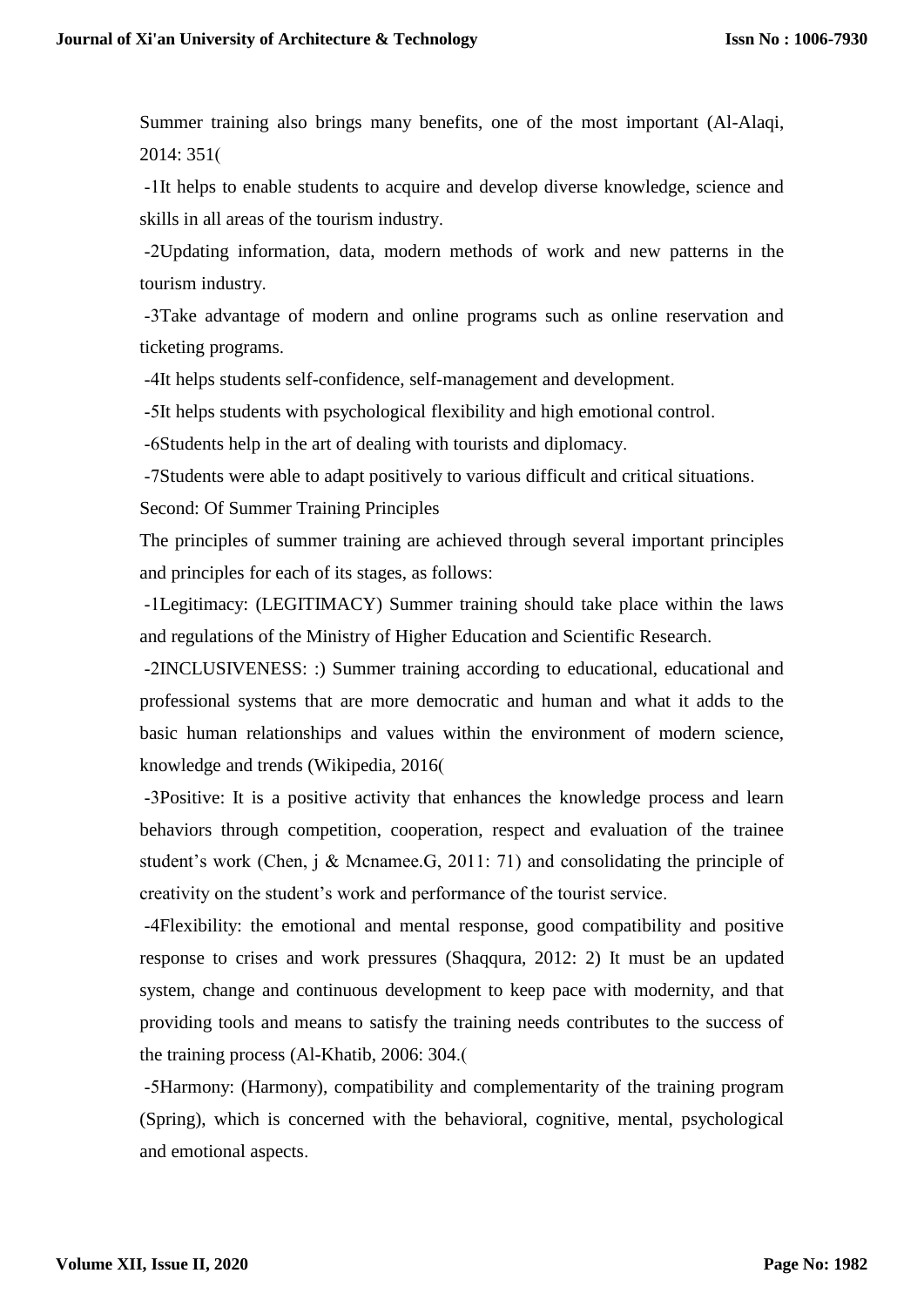-6Continuity (Cotiniuity): Training is a continuous process that works to change the student's personality depths, convictions and attitudes with continuous courses and programs and adapt to ongoing developments and current and future changes (Al-Rabee, 2007: 8.)

-7Positive Interaction: Positive, Interaction): Various social capabilities and skills require a high level of positive interaction in harmony to confront coexistence within difference and variance of tourist groups (Rizk Allah, 2008: 488) and use the senses of communication with sincere desire and affection through understanding, understanding and language of dialogue The guider.

Accordingly, the researcher concludes: The principles of summer training are established by laws, regulations, and programs that are consistent with theoretical approaches and entrench the values of creativity and cooperation and are consistent with the changes and rapid development in the tourism sector.

Third: Tasks of Summer Training

Summer training in its various types is considered one of the basic entry points for developing, developing, qualifying, enabling and motivating students and preparing them to assume responsibility for working in tourism organizations in the future. The importance of summer training is evident as mentioned by (Soyer 1998: 292), (Hani, 1999: 203), (Hussein, 1999: 177), (Spring, 2007: 9:(

-1Arming students with the knowledge, skills, behaviors and attitudes that accompany the variables of technology, communications and digital knowledge.

-2Providing students with many opportunities to work after graduation.

-3Improving performance, given that vocational, technical, technical and emotional training is one of the most important pillars for providing them with skills and raising their capabilities to meet the requirements of the tourist labor market.

-4Raising the morale of students and giving them self-confidence.

- 5Developing renewed creative thinking for students through cultivating the values of love of work, developing rules of conduct, dealing with guests and bosses, concepts of managing feelings and sentimental values.

-6Self-realization, self-control and adapting to developments and technologies, and a revolution in communications in the tourist labor market.

-7Motivate students to promote in the field of work and strive for continuous research and development in the field of his future work.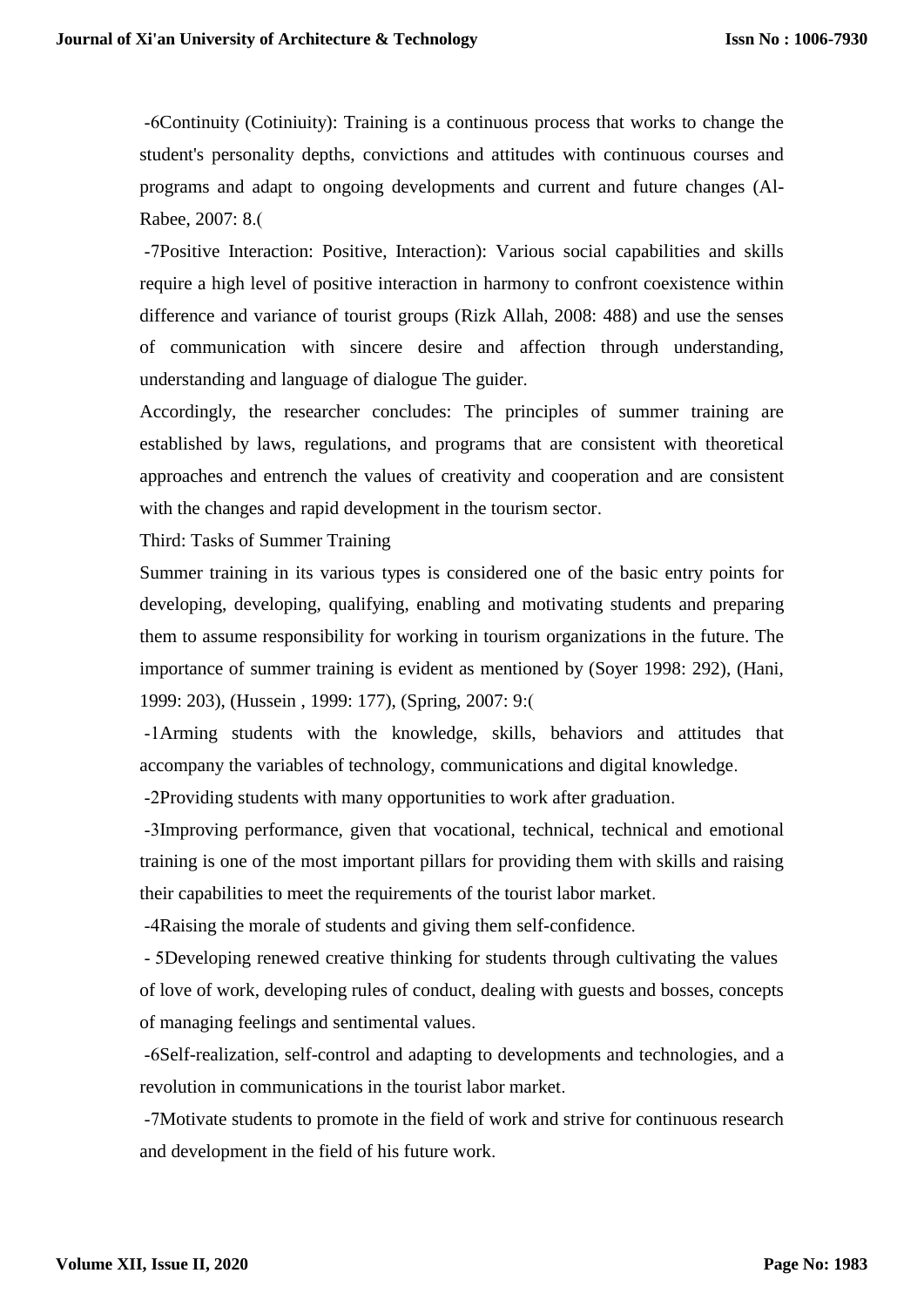-8Contributes to the adaptation and adaptation of the work environment and efficiency in performance in the tourism work environment.

-9Mastering the work with the required speed, saving the cost, the efforts made, and the time taken.

-10Contributes to the promotion and modification of the values and attitudes of students to suit the prevailing value system in the tourism organization.

-11Providing new models for job opportunities through training in the use of technology and modern technologies in the tourism services sector.

We conclude from that class training for college students and for all academic levels that provides the student with intellectual, intellectual, cognitive and emotional skills, and contributes to changing the behavior of students and directs them to the tourism business sector with skill, competence, creative ideas and modern techniques of different inclinations and desires in keeping pace with developments in the digital economy and the information and communications revolution in the tourism industry. Fourth: Types Of Summer Training

The educational institution defines its policy and philosophy in summer training for students, according to scientific specializations, and guides them in various ways, mechanisms, methods, and options, and it is divided into several types as follows:

-1Technical Professional Training:

Vocational training is a process of learning, teaching, empowering, mastering, adapting and skill (Al-Rumaihi, Al-Daifi, 2006: 9), and its comprehensive meaning is preparing students professionally, technically, and technically, and vocational training can be defined as "a group of operations, activities, skills, and abilities that build an important link between the theoretical academic field and the side Practical in tourism organizations, which is an integrative system between students and the college and the destination of training, and specialized vocational training aims to improve the qualifications of students and provide them with specialized expertise and skills "(Romelear, 1993: 174) and confront modern changes in the reality of work.

We can say that vocational training is all necessary professional requirements, whether in the tourism or hotel sector, and is often of a practical, artistic, cognitive and technical nature.

-2Cognitive training:

It is a set of strategies and methods of thinking, learning and enhancing the scientific capabilities of students and providing them with knowledge of modern science,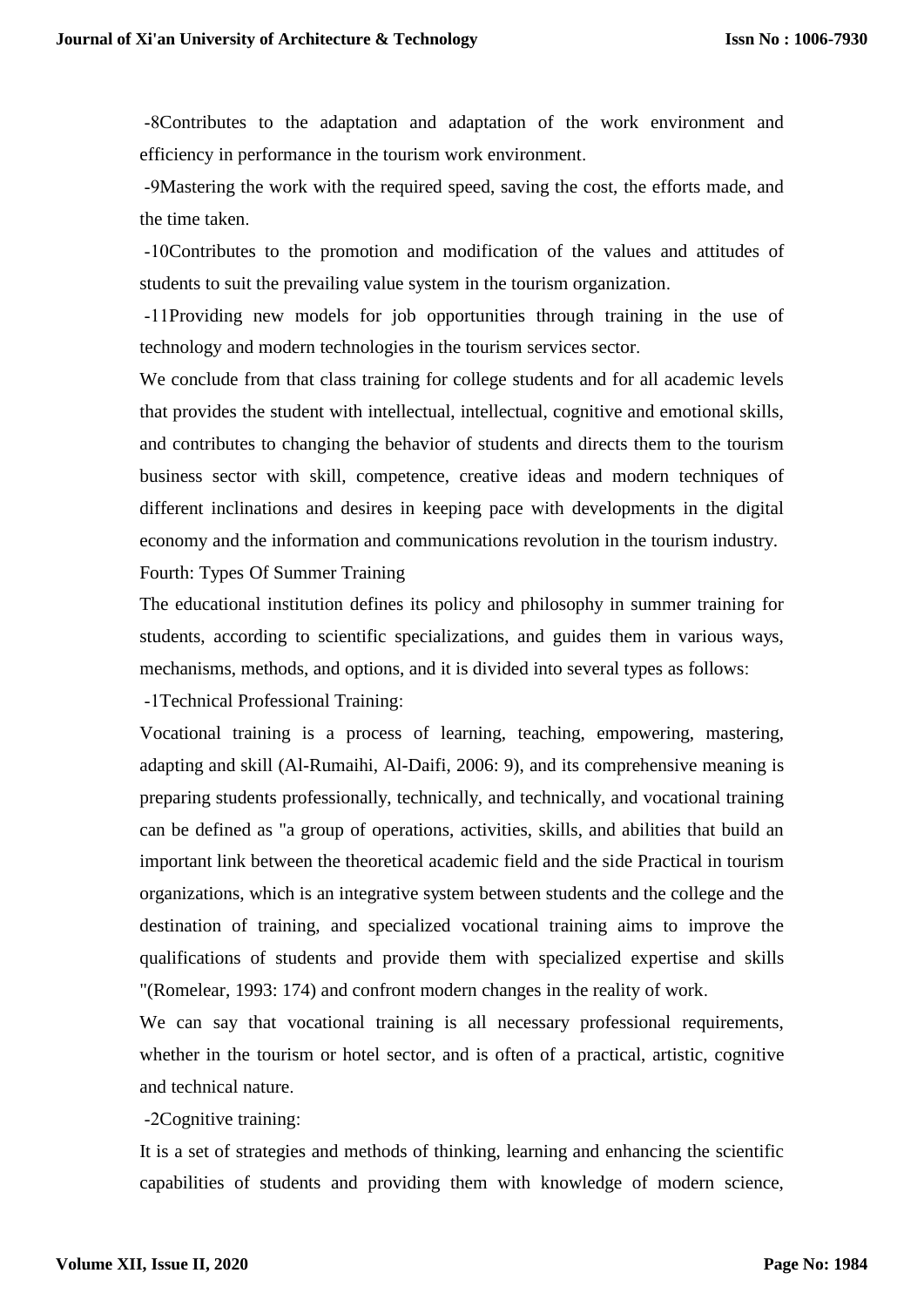systems and programs (Al-Rumaihi, Al-Daifi, 2006: 16). And the necessity of dealing with individuals and groups in the tourism sector, therefore, the cognitive training aims to the following- :

 $\Box$  Enabling students to self-orientate with a cognitive ability to distinguish independently from doing work and stimulating thinking skills

 $\Box$  Establish balance in work and with others or work individually, and enhance selfconfidence and relationship with colleagues in the work environment and maintain it.

 $\Box$  Explore all options between self-assertion and assimilation with others (Costa and Germstop(

 $\Box$  Being able to use the available sensory information and data.

 $\Box$  The ability to work independently or collaborate as a team.

 $\Box$  Effectiveness with the ability to influence and take responsibility.

 $\Box$  Professionalism, continuous learning and improving work and quality.

-3Social training:

It is a process of learning, interacting and communicating with the cultures, values, customs and traditions of society, and social training is distinguished to achieve the following-

 $\Box$  Aligning with the team and tourist groups and obtaining their appreciation and satisfaction

 $\Box$  Organizing relationships with diverse and different groups to enumerate those who deal with them. (God's sustenance, 2008: 3)

 يجابيPositive personal interaction with different tourism groups and various ideas and affiliations.

 $\Box$  Meet the desires of tourists according to their customs, traditions and tastes.

 $\Box$  Social adaptation to the internal and external work environment of tourism organizations to confront the difference and contrast between tourist groups (Randa, 2008: 4.)

 $\Box$  Providing communication skills, interaction and harmony with different tourist groups.

-4Training on the rules of conduct, protocols, meetings and invitations

One of the most important training requirements in the tourism industry is adherence to and implementation of the rules of highly polite behavior, good art of detail, details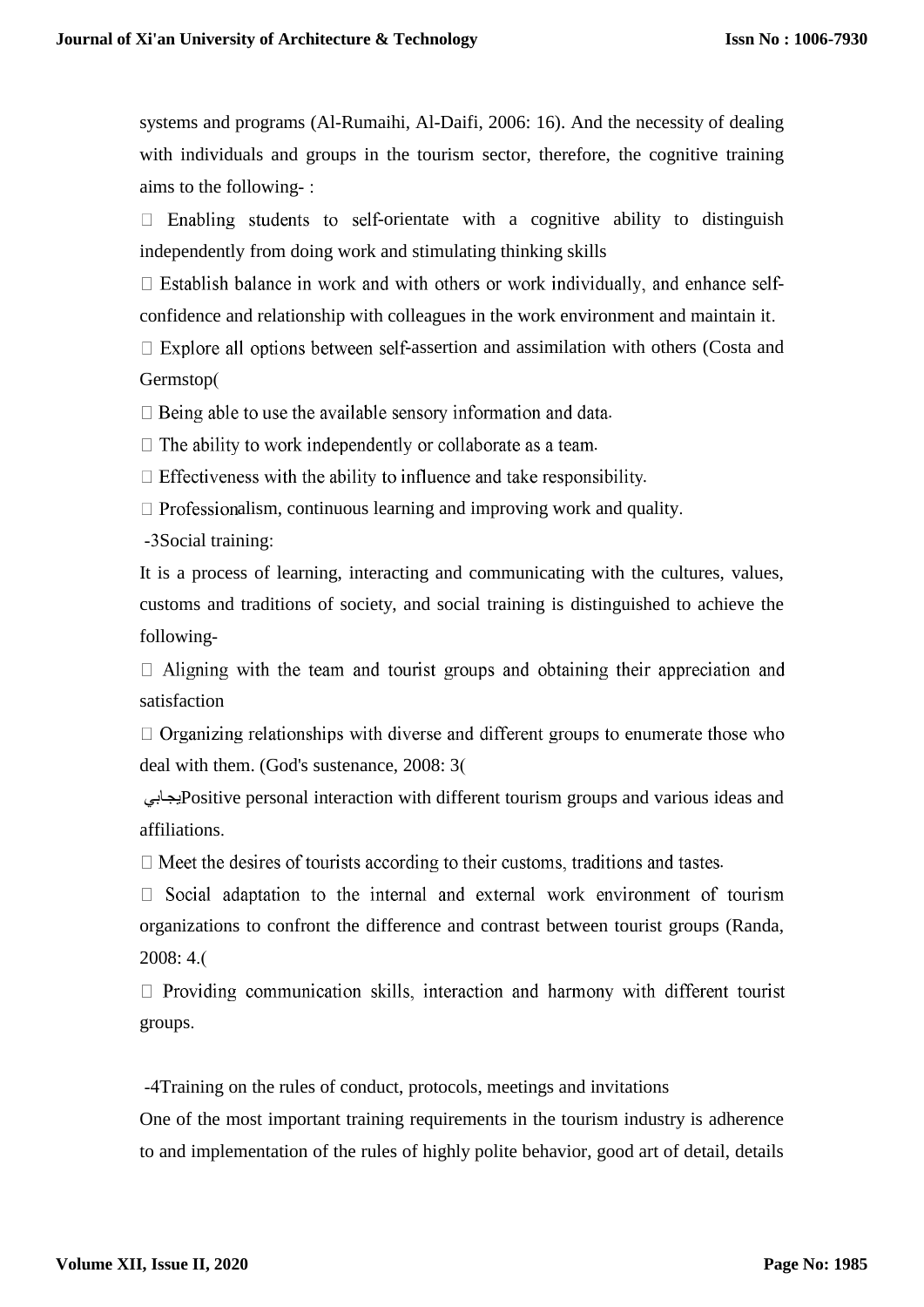of organizing meetings, conferences, events and celebrations, making official invitations, receptions, organizing banquets, banquets, and buffets.

-5Emotional training

It is the development of mental, emotional, and intellectual abilities, emotional control, control, and self-control (Banner, 2004: 15.)

It contributes to how to manage psychological pressures, have the skill, understand the emotions of others, the ability to adapt and prepare for a sophisticated, renewable and complex life in all aspects (Salovey, Mayer, 1990: 189). Students are in urgent need today "to possess skills and capabilities to adapt to lifestyles, technological development and diversity. Trends and Openness "(Jacobus, 2004: 73-261), and feelings training for college students comes on the job.

During the following:

Calm and calm in dealing with emergency situations.

Patience and persistence in controlling and controlling emotions.

Ability to withstand cash or failure while providing the service.

Create ethical methods and customs for dealing with tourists.

-6Online training and information technology

It is a technical and craft-oriented training using multiple methods of communication, interaction, knowledge intensification and information technology for students (Al-Najjar, 2005: 4) by dealing with the latest methods and programs of the international information network and using electronic reservation systems for all types of transportation, hotels, tourist sites and cities and using databases (Abdel Jalil, 2014: 698 (in the tourism organization and its departments, marketing, promotion, strategic analysis and scenario planning.

Accordingly, we conclude from the above that the different types of training that college students need for the four stages give them the following- :

-1A complete view of the skills and capabilities responding to the requirements of modern technology and scientific and practical programs in the workplace.

-2The necessity of positive personal interaction and coexistence within the difference and variance of groups.

-3Thinking skills, cognitive ability, creativity and innovation.

-4The ability to read other people's feelings, understand emotions, and control feelings.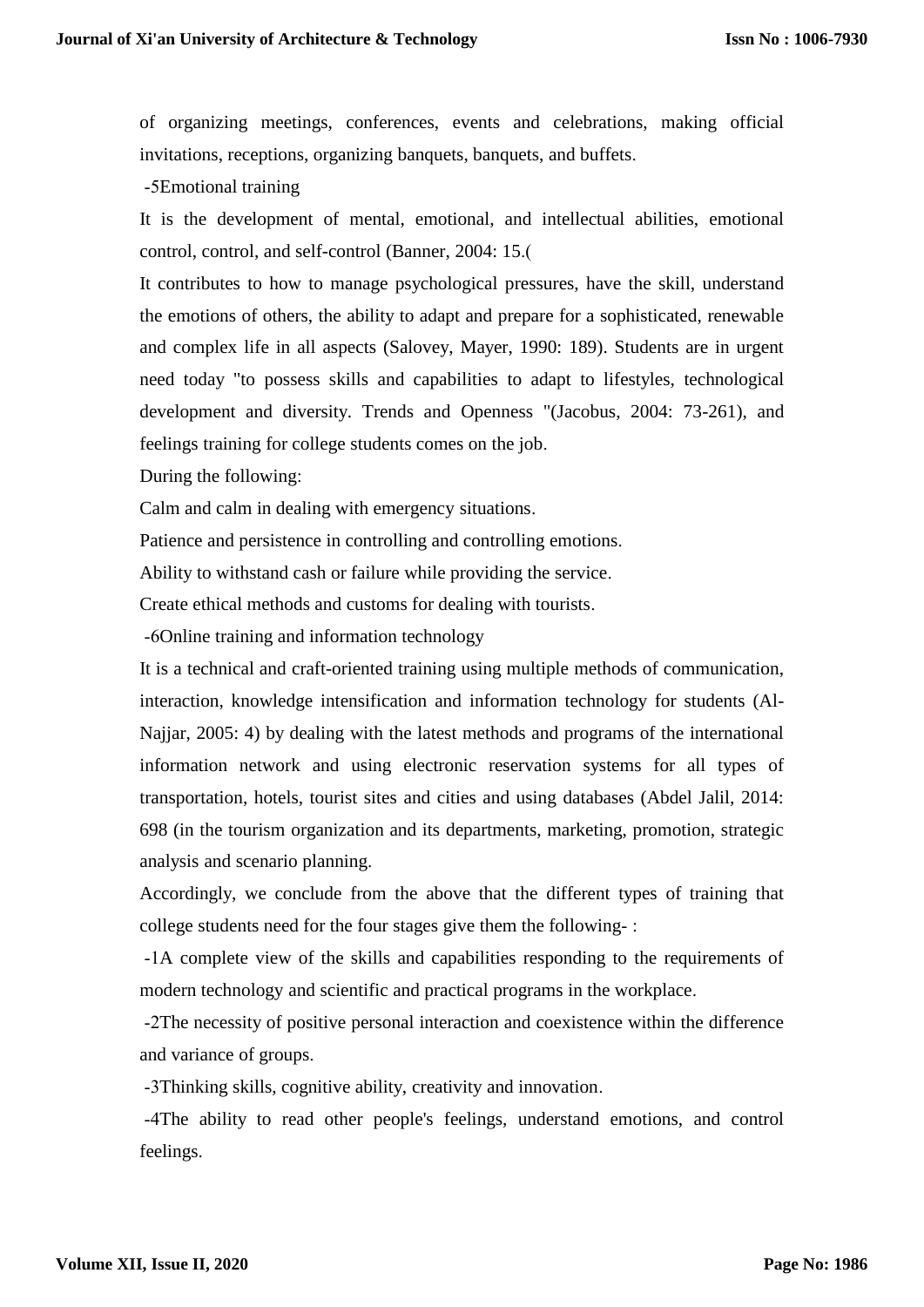-5Training in electronic programs in reservation and marketing and all operational activities in the tourism and hotel sector.

-6Adherence to the rules of conduct, the art of dealing, inviting meetings, and protocols.

The second topic: human resources development

Human resources are of strategic importance in tourism organizations that carry out the creativity process and the main element in creating opportunities for success and competition in the tourism market. The development of these resources, which is the primary element in creativity and innovation in light of knowledge and information technology, to meet the challenges and large and ongoing competition has become an urgent necessity to work on training And develop and develop the competencies of students in colleges to make the work of the organization successful.

First: the concept of human resource development

According to researchers (Tawfiq, 1996: 40), there are many concepts of researchers 'opinions that it is to help individuals in facing the challenges that technological developments and other types of developments create in the work environment, and aims to help them to adapt to the new requirements of performance levels required to survive and maintain Competitiveness, "he defines (Swanson & Holton, 2001: 54) as" the process aimed at organizing and developing human resources through education, training, and qualification with the aim of improving performance" .

(Ahmed, 2009: 78) believes that "these integrated operations are objectively planned and based on valid information aimed at creating a workforce commensurate with the requirements of the organization to the required conditions, rules and methods of performance and their capabilities".

As for (Al-Haiti, 2003: 22), "the human element is the main driver of all the activities of the organization, especially when it is characterized by the skill and knowledge quality and the capabilities and capabilities that are appropriate to the nature of the activities practiced in the organization." Human resources, teamwork development and team spirit charging" .

One of the basic foundations is to move, refine, maintain, and develop human capabilities and competencies in its scientific, practical, technical, and behavioral aspects, and hence it is an educational method that provides human knowledge, information, or theories of principles, values, or philosophies that increase their energy to work and a training means for scientific methods and advanced technical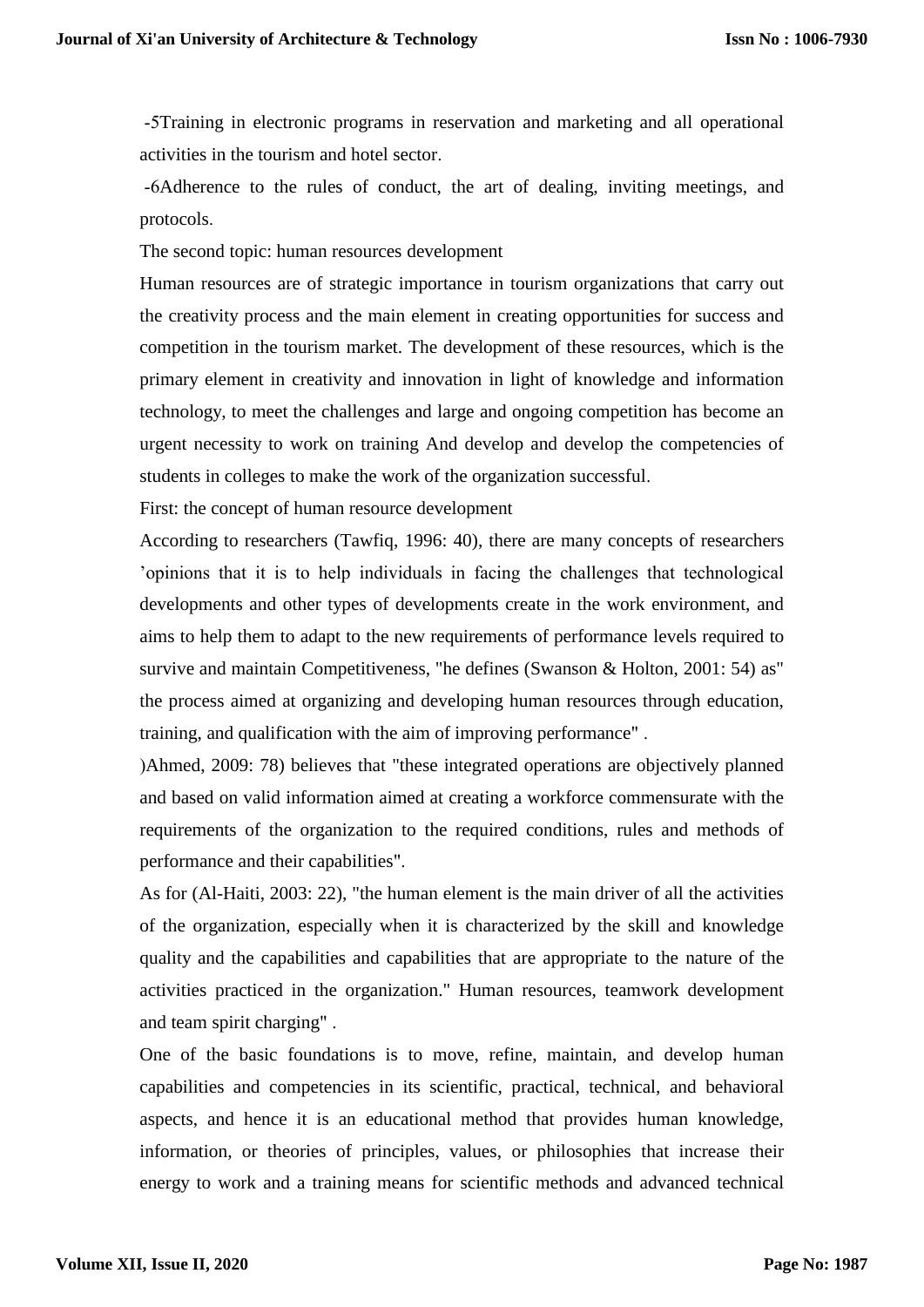methods that give individuals Additional experiences and self-skills hone their mental and physical abilities.

"It is the last behavioral method that reshapes his physical and literary behavior and behavior and his actions by working with his colleagues and subordinates" (Mansour,  $1975.$ (:

Accordingly, we see that human resource development is a description of an integrated, comprehensive, conscious, and principled approach to changing knowledge, skills, and behaviors related to field work through techniques for integrating learning of all kinds in behavior to achieve progress and excellence at the personal and practical level of the organization, and in light of market challenges and a changing and rapid environment

-Providing the opportunity to rise to responsible positions to respond to rapid developments and work to continuously improve and enhance competencies and skills.

Training students to follow the method of creativity and innovation in the art of providing services, especially for guests who are looking for services of distinct value and quality.

Second: Human Resources Development Principles

The human resource development process needs curricula, methods, standards and principles through identifying informal communication channels, which is one of the main pillars of the organization and increases students' closeness and practical harmony, and human interaction leading to improved relations

Social between students and the trained organization in order to increase their efficiency. (Hamza, 2016: 210). The organization seeks to identify the elements of strength and influence of its human resources, both inside and outside the organization, and to value creative creations, innovations and renewal of services and encourage all initiatives for students and the art of principles of student development and training and to define and organize effective roles for them and direct them towards the desired goal of the tourism organization.

One of the ways the organization seeks is to develop future plans, a closer look, to forecast any emergency occurring in the organization's external environment, and to take action to respond to any emergency.

Third: Developing the efficiency of human resources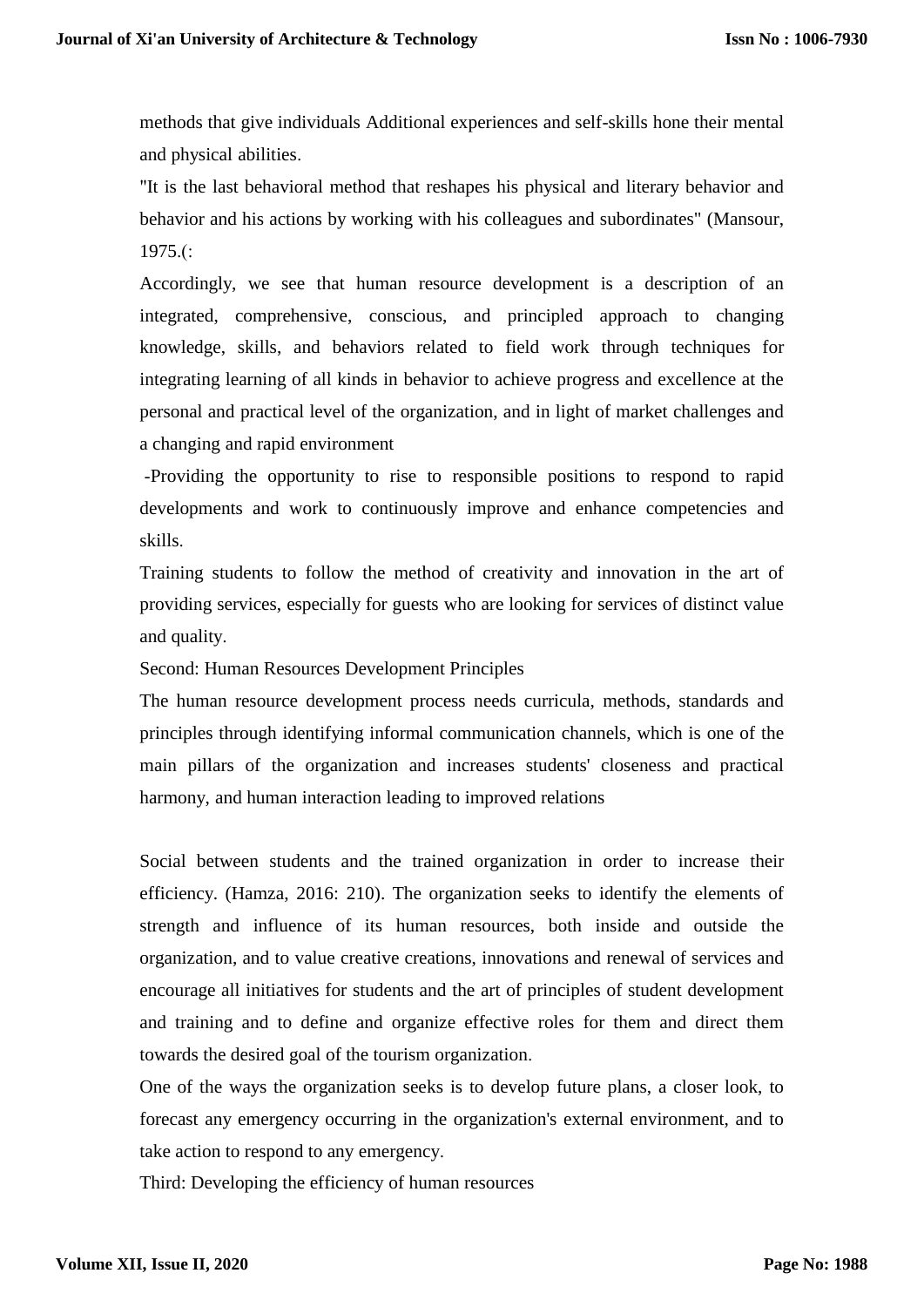The researchers see each according to his opinion that there are multiple competencies for students, which represent a competitive advantage that could not be used in the field of training and in the professional and practical life.

-1Professional individual competence

The competencies are related to the formative aspect and the professional role the student plays in a specific framework. (Celile, 2007: 141) believes that "it is the total observed performance and includes the individual knowledge, skills, behaviors, and organizational capabilities associated with each other in order to provide a highperformance service." Professional competence is represented by acceptable practical skills and technical and technical methods, which is a combination of the internal and apparent materials possessed by the individual and is represented in the capabilities, knowledge and social values that appear during the work.

-2Group Proficiency:

It is the outcome of cooperation for individual competencies and includes a set of knowledge that contributes to its formation, including interactions between students during formal work, cooperation and solidarity from the informal framework and includes a set of skills and capabilities in providing service, etiquette, communication and communication that determine the strength of the organization and highlight the most efficient students.

-3Special competence or quality

They are related to a specific field of knowledge, skill, emotional or aesthetic specific to a specific type of task that falls within the framework of a section of the tourism organization. The competence of each department imposes special and specific competence related to the type of work and service (Busafel, 2011: 17)

-4Organizational efficiency

It is a combination of skills and technology possessed by students and varies and varies from one student to another and is evident within the career hierarchy of the tourism organization. (Marcel, 2002: 100) believes that understanding the relationship between the organization and the surrounding environment requires the efficiency of human relations and the technical and administrative competence on the one hand, and on the other hand, the efficiency is planning and management, according to the type of organization, the type of its work, and the extent of its understanding of the existing relationships between them.

Fourth: Conditions for developing human competencies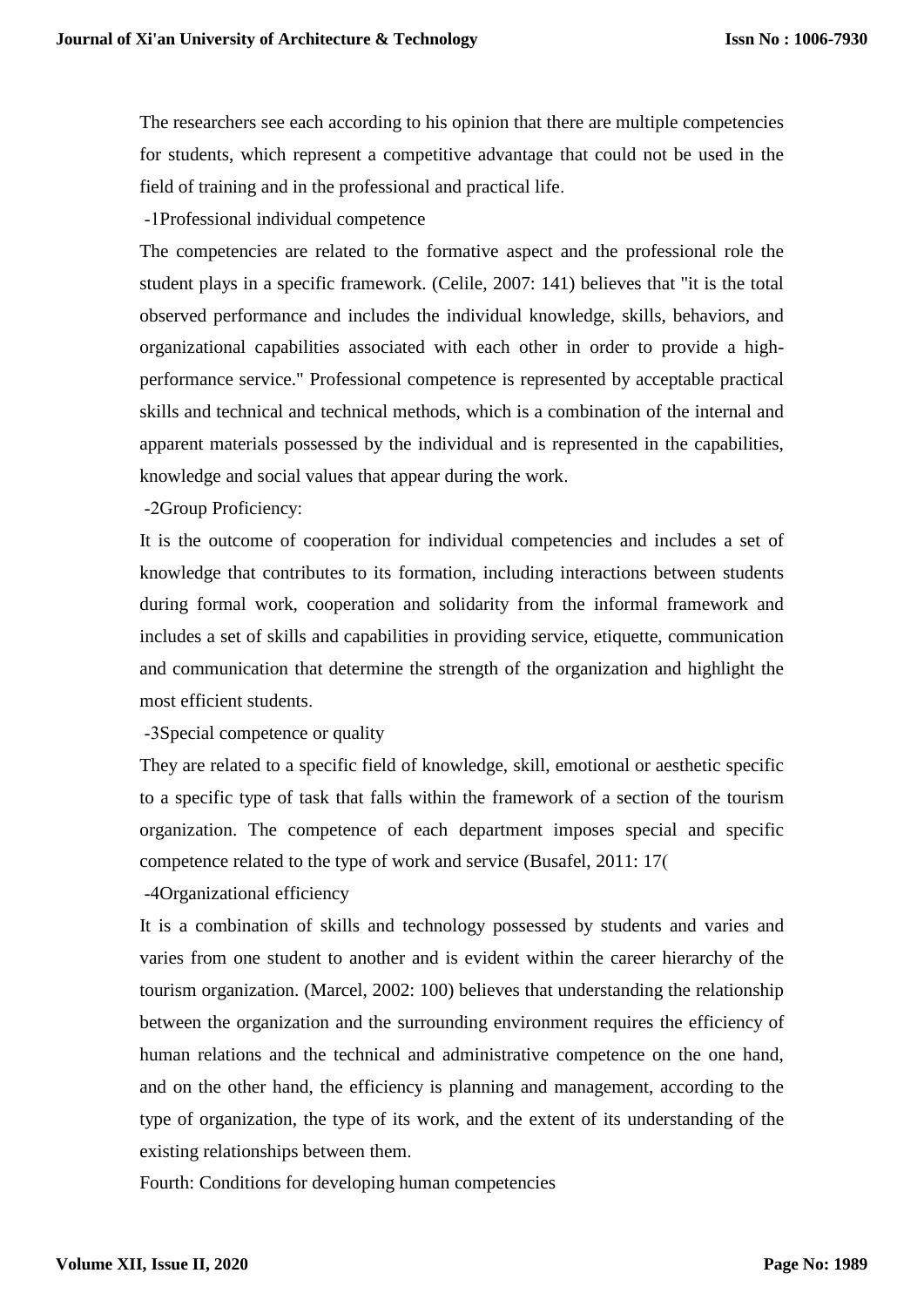Human resource development is a social phenomenon linked to changes in the internal and external environment, and students carry multiple competencies that may be sufficient and can only be developed if the necessary conditions are met and specialists define them to four regions within the human being (Busavel, 2011: 8.)

# -1Potential Capacity Competencies (Brainstorming)

Motivating students and training them to generate ideas and creativity and address the problems they face while working and providing services and by using the mind to actively address the problem and knowing and exploiting students' mental abilities and competencies leads to overcoming work difficulties.

-2Competencies of apparent abilities that are employed in the field, which are knowledge, skills, technical, emotional, and aesthetic capabilities, certificates and training courses obtained by the student that help him to work with skill.

-3The competencies and capabilities required by the job position are not available to students, and they come through their training and knowledge development in training programs for each department or type of service that a specific organization needs in achieving its goals.

Accordingly, the researcher believes that the conditions for developing the competence of students with training, whether theoretical or latent study needed in the field, contribute to making them able to analyze situations and problems and deal with them effectively and successfully.

The third topic: the field side

First - Research Methodology:

This topic deals with the problem of the study, the importance and objectives of the research, the hypothesis proposed, knowledge of the measures used, tools and statistical methods, and a brief presentation of the most important previous studies in this field. My agencies:

-Research problem:

The process of higher education outputs requires an understanding of the role of summer training (vocational, technical, technical and emotional) in the development and development of skills, capabilities and competencies of students of the College of Tourism Sciences for all stages and work to highlight its impact on the labor market and development programs in light of intellectual, social and cognitive openness as a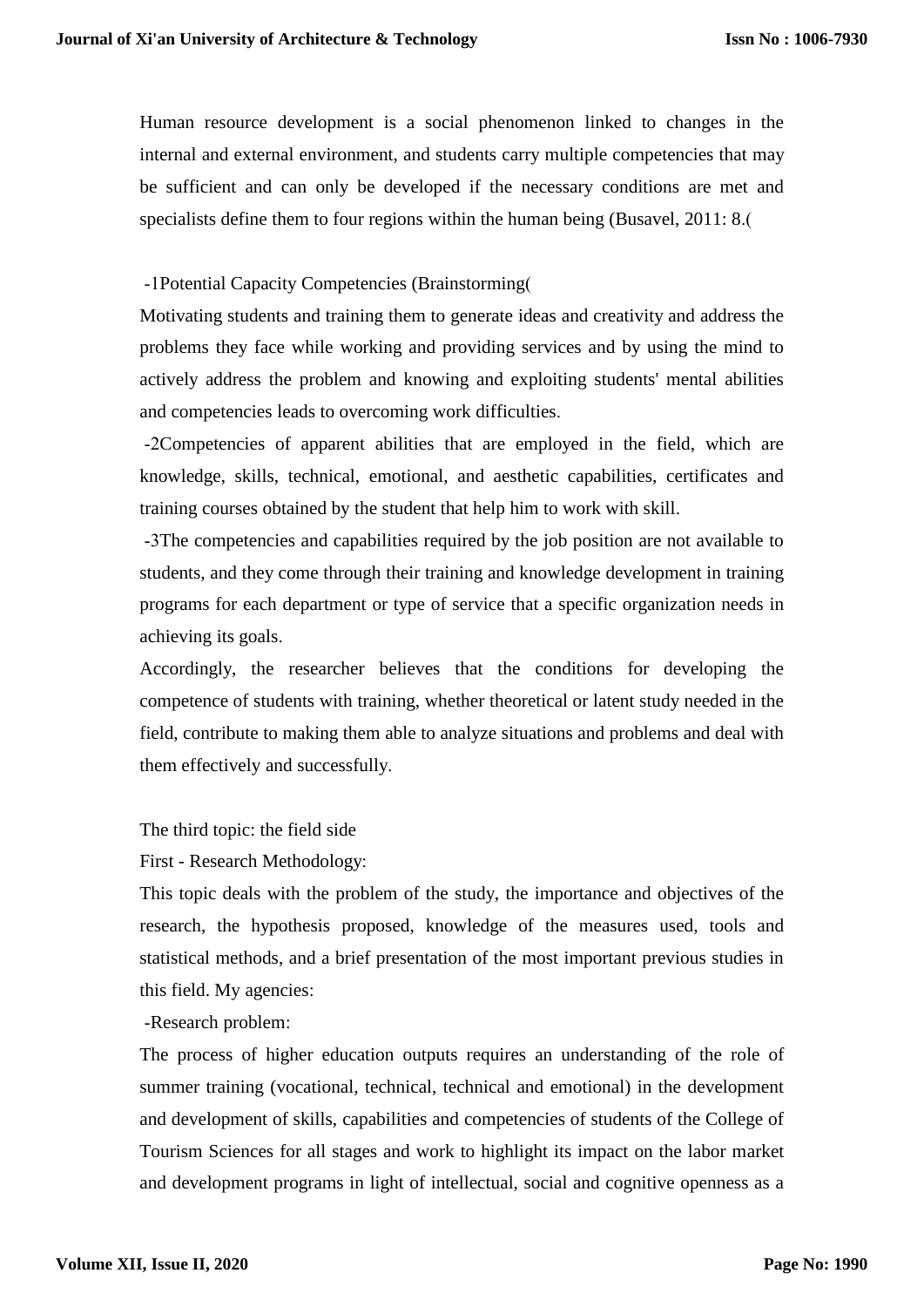result of the knowledge, scientific and communication explosion, and concentrated The research problem is in the following questions:

A- What are the theoretical foundations on which the summer training process is based on developing and developing the competencies of students of the Faculty of Tourism Sciences.

B- What is the nature and philosophy of the summer training system and the possibility of applying the training (vocational, technical, technical and emotional) For each stage of the study in the actual practical reality.

C- How appropriate are the types of summer training in developing and developing the efficiency of human resources (university students) to the reality of the Iraqi tourist market.

- research importance:

The research derives its importance through the role that summer training plays in developing students' competence, developing knowledge, information, skills, abilities, feelings and emotions and guiding their behavior, which achieves many benefits, the most important of which are:

A- Directs the attention of the educational institution to the importance of summer training in developing the capabilities of students by providing the labor market with qualified human resources with scientific and professional specifications.

B- Directs the educational departments and summer training officials to activate and increase the effects of the students 'development.

C- Intensifying communication with educational and international environment variables and labor laws and activating them in training programs for students.

- research aims:

The research aims to activate and develop summer training programs for all stages of study for students of the Faculty of Tourism Sciences through:

A- Laying the scientific and practical foundations on which all summer training is based in developing the capabilities of students and for all levels of students.

B- It helps the summer training system to prepare students as outputs for higher education in the tourist labor market.

C- Determining the objectives of the summer training programs of all kinds and their impact on developing and developing the students 'competence and capabilities in providing the labor market.

Research hypothesis: Assume that: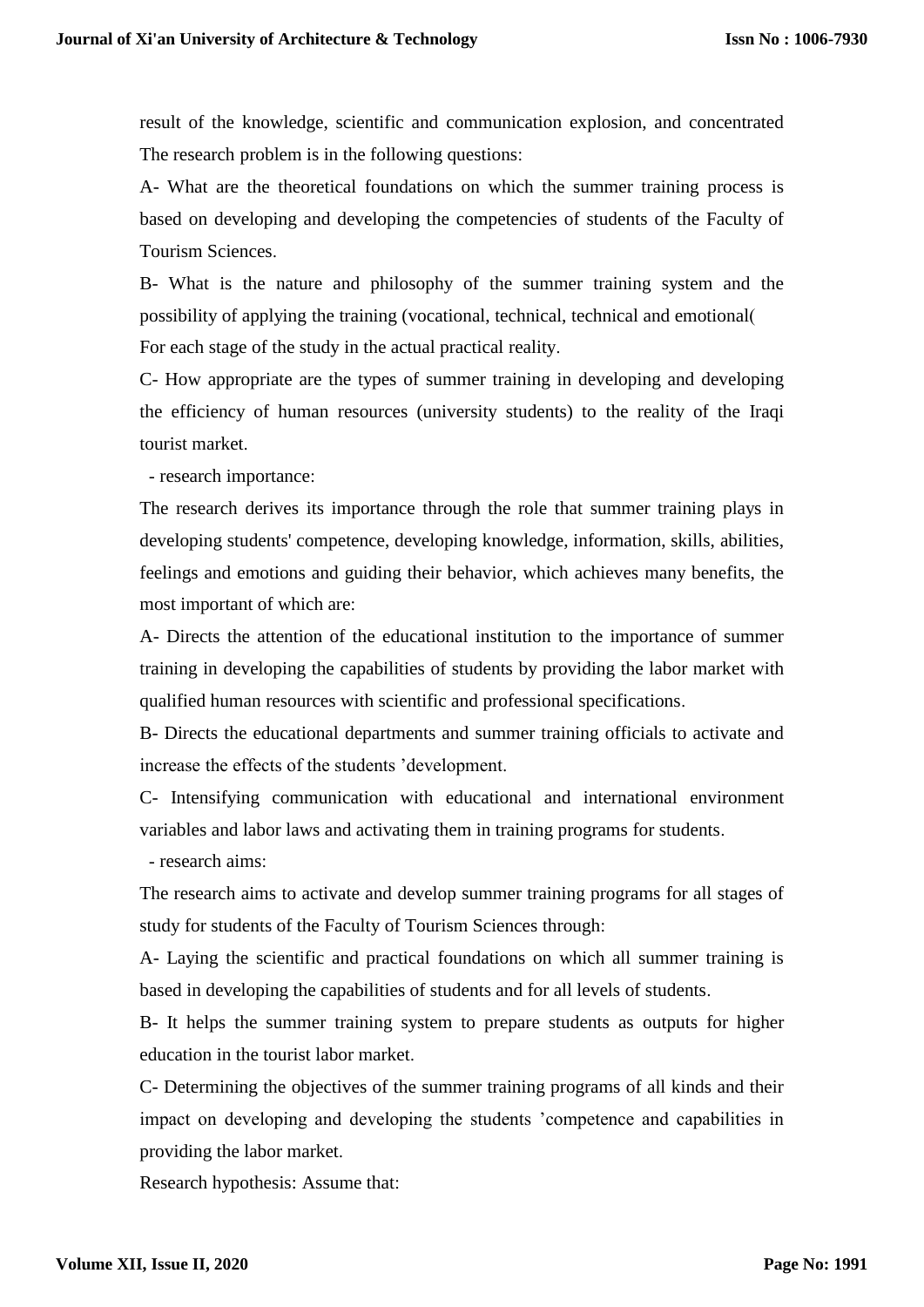Summer training does not affect the development of human resource efficiency There is no relationship to summer training in human resource development

- Society and sample of the research: The sample included a group of students of the Faculty of Tourism Sciences for the departments of Tourism and Hotel Management, the fourth stage, whose number is (70), who were trained during the month of July and August in the third stage of the year

70 (2017-2016) forms were distributed by the researcher.

-Statistical methods, analyzes, and methods:

This topic witnesses an application of the method of validating the content compared to the peripheral to indicate the extent of the validity of the questionnaire paragraphs to represent the tagged research (the effect of summer training in developing the efficiency of human resources for the tourism sector) is the best representation, followed by finding a stability factor (Cronbach's Alpha) to demonstrate the reliability of the data that we will get from the distribution of questionnaires On the researched sample, the researcher then proceeds to a descriptive analysis of the three axes of the questionnaire (summer training, summer training tasks, aspects of summer training and its types) by weighted mean, standard deviation, and the relative importance (The relative importance) of For a paragraph of the questionnaire, as for showing the effect of summer training on the development of human resources for the tourism sector, the researcher relied on the method of global analysis, as the researcher used in the process of data analysis with the program of statistical analysis ready Amos the twenty-fifth version (IMB SPSS AMOS) and SPSS version twenty-fifth () Statistical Package for the Social Sciences). The results were as follows:

\*\*Honesty and consistency tests for the questionnaire paragraphs

 •The honesty test: The method of validating the content in a situational comparison emphasizes the necessity of arranging the data, either descending or ascending, with 27% of the upper section of the arranged data and 27% of the lower part of the data being cut, then the T-TEST test is applied to compare between The two sections are intermediate, as the validity requirement will be met in the questionnaire paragraphs when the calculated value of T is greater than its tabular counterpart of  $(2.021)$ . After arranging the data in ascending order and applying the stages of the test, the calculated value of T between the two sections of the total questionnaire paragraphs (25.221) is significant because it is greater than the tabular value Adult (2.021), which proves the transit of all the poor The questionnaire saw the test of honesty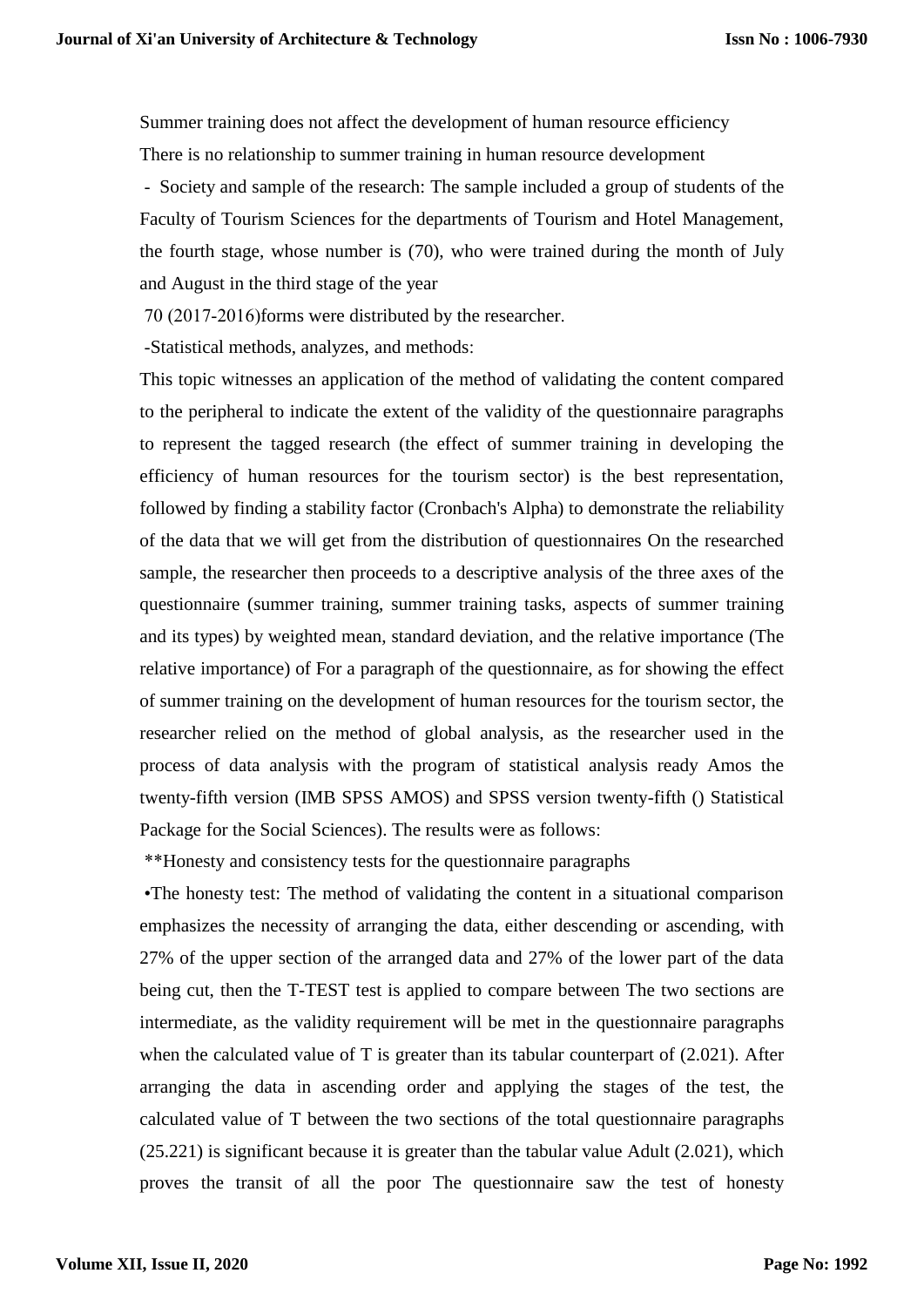successfully, to indicate that the truth of the questionnaire in the representation of the tagged research (the effect of summer training on human resource development for the tourism sector) is the best representation, while table (1) indicates the sincerity of the first axis in the representation of summer training is the best representation and sincerity of the paragraphs of the second axis in the representation Summer training assignments

The best representation, and the sincerest paragraphs of the third axis, the representation of aspects of summer training and its types are the best representation. Table (1) Results of the content validity test as compared to the terminals

| Researcher's comment                                                     | <b>T-TEST</b> | <b>Themes of Resolution</b> |  |  |
|--------------------------------------------------------------------------|---------------|-----------------------------|--|--|
| The requirement of content validity was fulfilled in                     | 22.528        | summer training             |  |  |
| the first axis paragraphs                                                |               |                             |  |  |
| The requirement of content validity was fulfilled in                     | 18.550        | training<br>Summer          |  |  |
| the second axis paragraphs                                               |               | assignments                 |  |  |
| The requirement of content validity was fulfilled in                     | 18.164        | The aspects of summer       |  |  |
| the third axis paragraphs                                                |               | training and its types      |  |  |
| The requirement of validity of content is fulfilled in                   | 25.221        | The whole paragraphs of     |  |  |
| the paragraphs of the question aire                                      |               | the question aire           |  |  |
| The value of the tabular T at a significant level $(0.05)$ was $(2.021)$ |               |                             |  |  |

The value of the tabular T at a significant level  $(0.05)$  was  $(2.021)$ 

 \*Stability Test: From Table (2), we find that the value of the stability parameter (Cronbach's Alpha) for the total resolution paragraphs (0.846), which is more than (0.500), confirming that the questionnaire paragraphs have passed the test of stability successfully, indicating the reliability of the data that we will get from the distribution of questionnaires On the sample, while the value of the stability parameter (Cronbach's Alpha) for the summer training paragraphs reached (0.781), indicating a high stability in the first axis paragraphs, while for the total paragraphs of summer training tasks, the stability factor was recorded (0.725), and this value indicates that the second axis paragraphs skipped for the stability test Successfully because it is more than (0.500), while the stability coefficient (0.693) is recorded, and this value indicates poverty poverty The third axis came to test the stability successfully because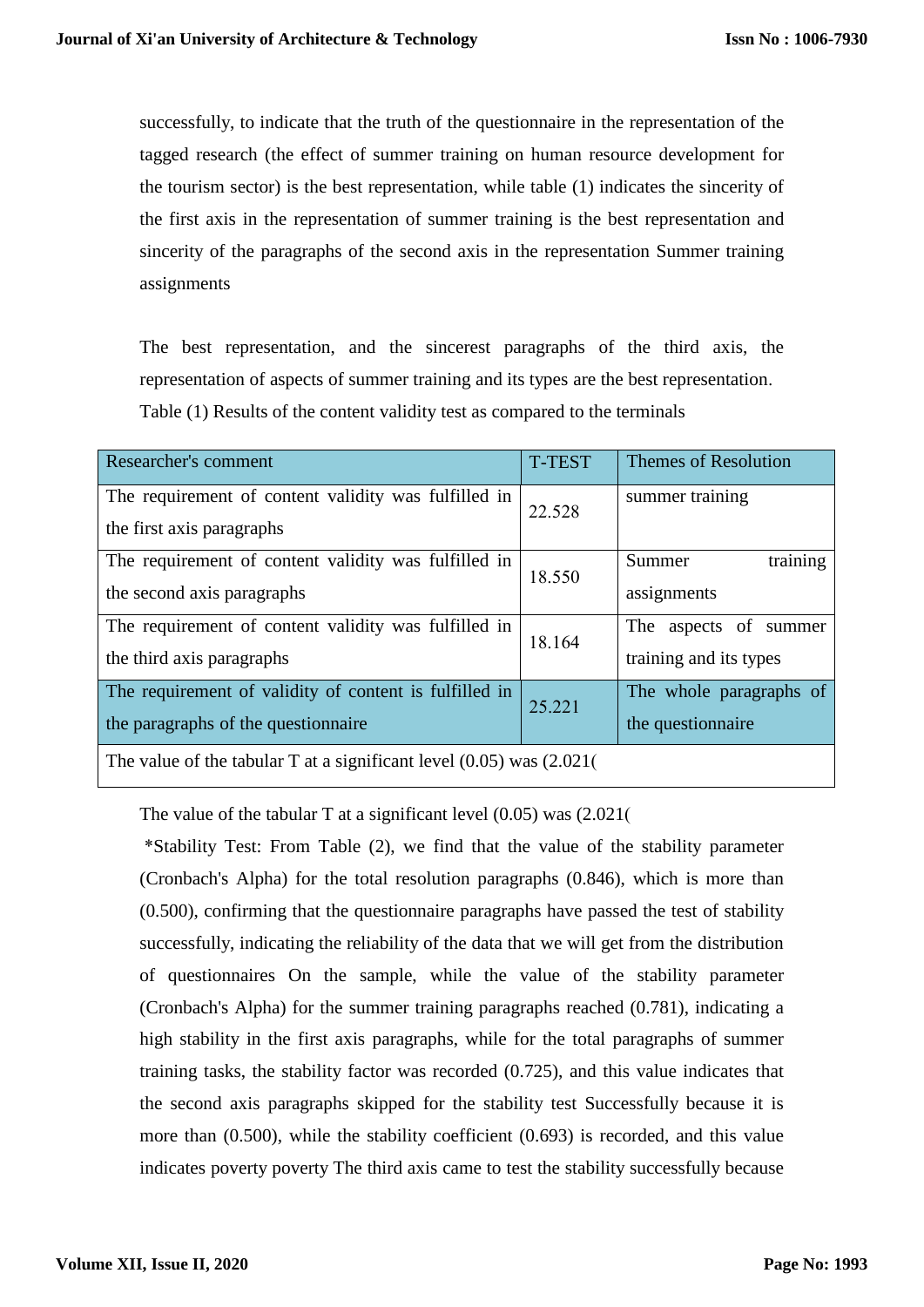it is more than (0.500), and we discover from these results a high stability in the questionnaire paragraphs, as shown in Table (2) as follows: Table (2) stability test results

| Researcher's comment                          | Coefficient      | of ivots                   |                      |
|-----------------------------------------------|------------------|----------------------------|----------------------|
|                                               | stability        |                            |                      |
|                                               | Cronbach's Alpha |                            |                      |
| The presence of high stability in the $0.781$ |                  | summer training            | the                  |
| paragraphs of the first axis                  |                  |                            | first                |
| The presence of high stability in the $0.725$ |                  | training<br>Summer         | The                  |
| vertebrae of the second axis                  |                  | assignments                | second               |
| The presence of high stability in the $0.693$ |                  | aspects of summer<br>The   | the                  |
| vertebrae of the third axis                   |                  | training and its types     | third                |
| The presence of high stability in the         | 0.846            | whole<br>paragraphs<br>The | the<br><sub>of</sub> |
| paragraphs of the question pair               | questionnaire    |                            |                      |

Descriptive analysis of the axes of the questionnaire:

This paragraph examined the statistical measures represented by the weighted arithmetic media, the standard deviations and the relative importance of each of the three paragraphs of the questionnaire with its three axes. As for the statement of the response strength, the researcher relied on the hypothetical medium of (3), which represents the boundary between agreement and disagreement within the quintuple Likert scale, either to show Respondent response level on questionnaires, the researcher relied on the response strength matrix, which represents an estimated balance according to the quintile Likert scale and as detailed in Table (3). If the weight of the weighted mean is between 1 to less than 1.8, then the strength of the response means total disagreement, and if the value of the mean ranges from 1.8 to less than 2.6 then the strength of the response means disagreement, while if the value of the weighted mean is between 2.6 and less From 3.4, the response strength means neutrality, while if the mean value ranges from 3.4 to less than 4.2 then the response strength means agreement, and we deduce from the response strength matrix if the weighted mean value ranges from 4.2 to 5 then the answer strength means full agreement.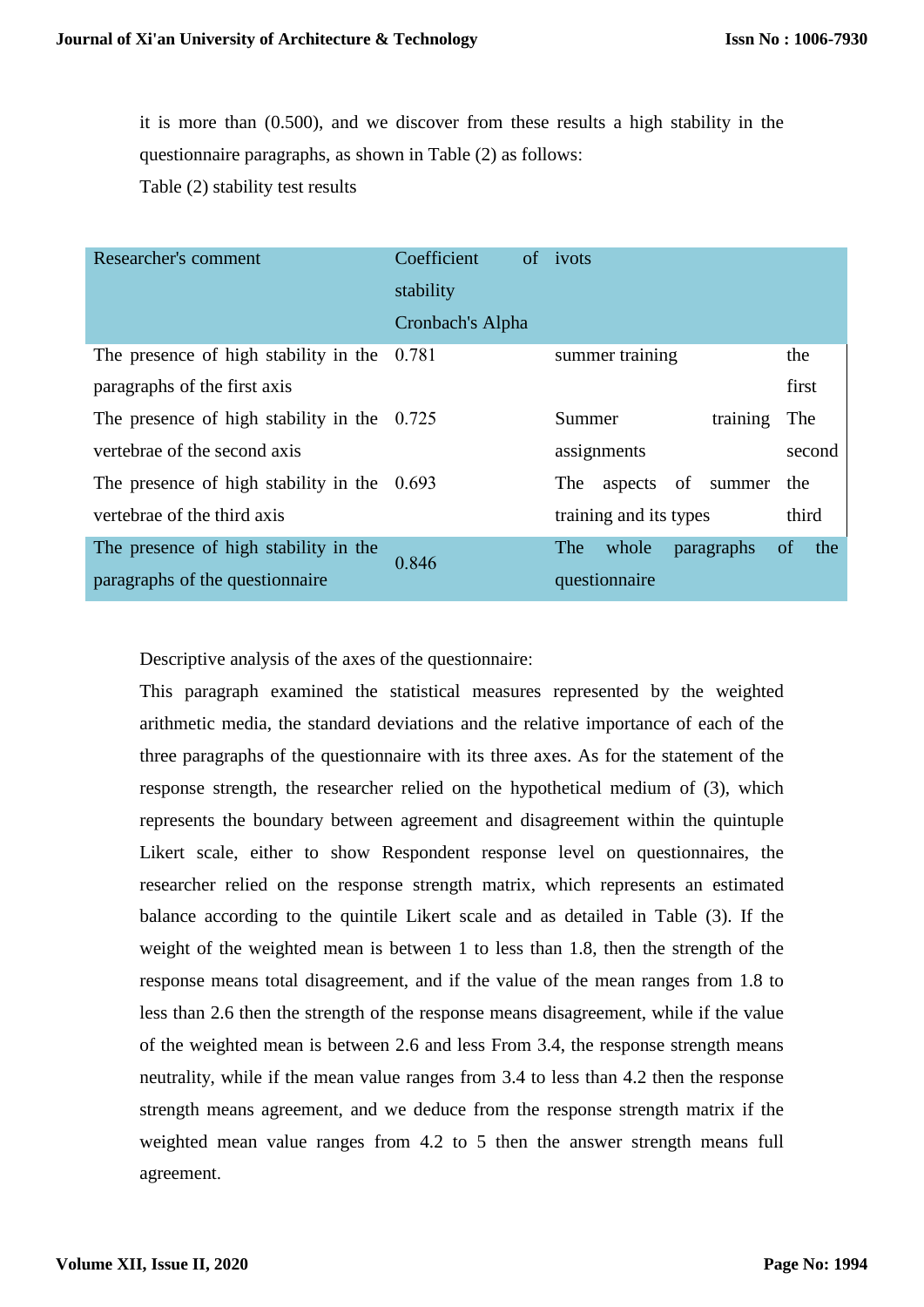Table (3): The matrix of the strength of the answer to the questionnaire paragraphs

| Level of response |                        | The strength of response The value of the weighted mean |  |
|-------------------|------------------------|---------------------------------------------------------|--|
|                   | the<br>to              | questionnaire is in the period                          |  |
|                   | paragraphs             |                                                         |  |
| Low               | Failure<br>to<br>agree | From 1 to less than 1.8                                 |  |
|                   | completely             |                                                         |  |
|                   | Lack of agreement      | From 1.8 to less than 2.6                               |  |
| Average           | Neutrality             | 2.6 to less than $3.4$                                  |  |
| High              | the agreement          | From 3.4 to less than 4.2                               |  |
|                   | Full agreement         | $4.2 \text{ to } 5$                                     |  |

## summer training

Table (4) has achieved that the value of the weighted mean for the summer training axis reached (4.0321), which is greater than the value of the hypothetical mean that represents the boundary between the agreement and disagreement of (3), especially since the value of the weighted average mean for the axis is within the category (from 3.4) To less than 4.2) in the response strength matrix, to indicate that the level of importance of the sample's responses to paragraphs went toward agreement and with a high response level, and with a standard deviation of (0.96742), which indicates a noticeable dispersion in the sample responses regarding the paragraphs of the summer training axis, and the importance was recorded Relativity of the axis (80.64%), and these results clarify the agreement of most of the individuals in the sample A study on the summer training paragraphs. The summer training paragraphs were distributed between the highest level achieved by the third paragraph in a weighted arithmetic mean of (4.2286) and a standard deviation of (0.87097), and relative importance approached (84.57%), documenting the contribution of summer training significantly to changing conviction And the positive attitudes of students towards working in the tourism sector, according to

The answers of the study sample, while Table (4) indicated that the second paragraph achieved the lowest level of response among the summer training paragraphs, as the weight of the weighted arithmetic mean was (3.8429) and the standard deviation was (1.05824), and relative importance amounted to (76.56%) to confirm this agreement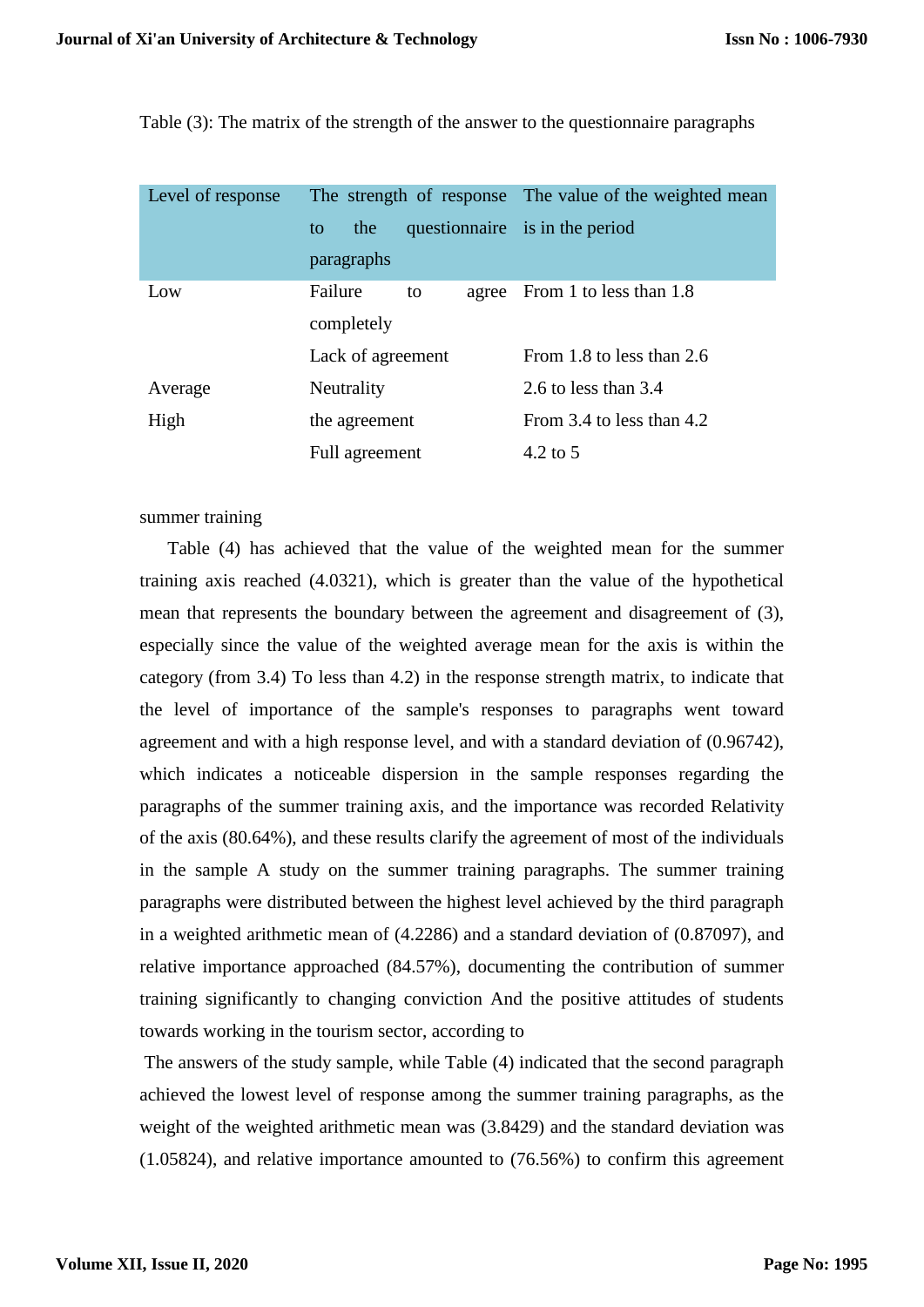Most members of the study sample have a noticeable weakness in the contribution of summer training in learning the behavior and ethics of work in the tourism and hotel sector, as shown in Figure  $(1)$ .

#### Summer training assignments

Table (4) confirmed that the value of the weighted mean for the importance of summer training reached (4.0371) which is greater than the value of the hypothetical mean that represents the boundary between the agreement and disagreement of (3), especially since the value of the weighted mean of the axis occurred within the category (from 3.4) To less than 4.2) in the response strength matrix, to indicate that the level of importance of the sample's responses to paragraphs went towards agreement with a high response level, and with a standard deviation of (1.05430), which indicates a noticeable dispersion in the sample responses regarding the paragraphs of the summer training assignment paragraphs, and recorded The relative importance of the axis is about (80.74%), and these results illustrate the agreement of most The members of the study sample were on the paragraphs of summer training assignments, and the paragraphs of summer training assignments were distributed between the highest level of answer achieved by the seventh paragraph in a weighted arithmetic mean of (4.3286) and a standard deviation of (0.94365), and relative importance approached (86.57%) to document the contribution of summer training in a way Significant in improving the efficiency of the performance in the professional, technical, emotional and aesthetic aspect, according to the answers of the study sample, while Table (4) indicated that the ninth paragraph achieved the lowest level of response among the paragraphs of the summer training tasks, as the value of the weighted average of the weighted average was (3.7571) and the standard deviation was (1.17258) , And relative importance reached approximately (75.14%) to confirm this Most of the study sample agreed that there is a significant weakness in the contribution of summer training in creating a spirit of motivation and the pursuit of development and promotion, as shown in Figure (1).

## Types of summer training

Table (4) cells showed that the value of the weighted mean for the axis of summer training types was (3.9800), which is greater than the value of the hypothetical mean that represents the boundary between agreement and disagreement of (3), as the weighted mean of the axis fell into category (of 3.4) To less than 4.2) in the response strength matrix, to indicate that the level of importance of the sample's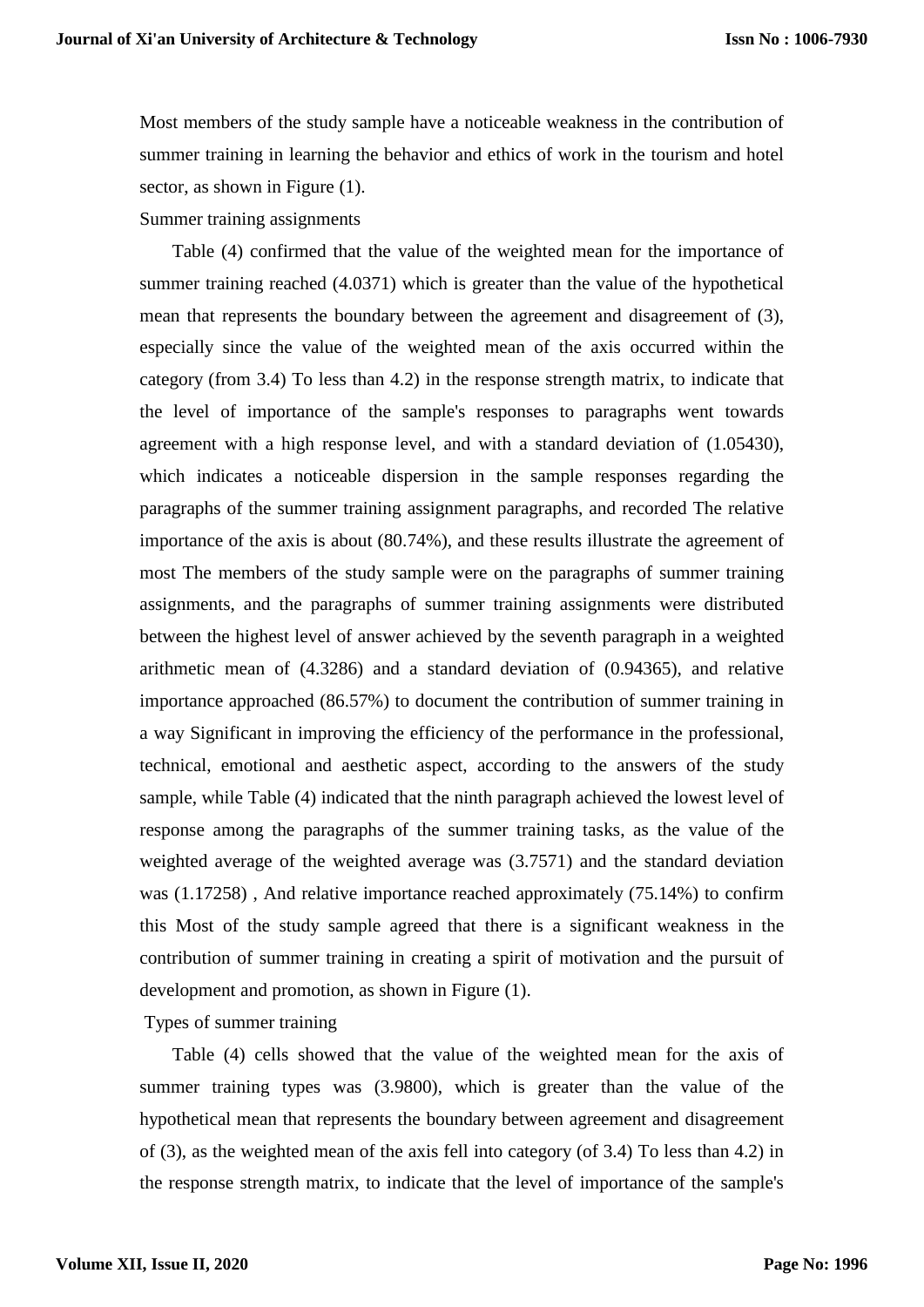responses to paragraphs went towards agreement and with a high response level, and with a standard deviation of (1.01073), which indicates a noticeable dispersion in the sample responses regarding the paragraphs of the summer training aspects and types, The relative importance of the axis was recorded (79.6%), and these results illustrate the agreement of M. Most of the members of the study sample were on the paragraphs of aspects of summer training and its types, and the paragraphs of aspects of summer training and its types were distributed between the highest level of response achieved by the twelfth paragraph with a weighted arithmetic mean of (4.2857) and a standard deviation (1.00927), and relative importance approached (85.71%) to document the contribution Summer training has a great deal of controlling feelings, restraint, and coping with work stress in the tourism sector. According to the answers of the study sample, while Table (4) indicated that the thirteenth paragraph achieved the lowest level of response between the paragraphs of the aspects of summer training aspects and its types, as the value of the weighted mean was (3.8143), the standard deviation was (0.92145), and relative importance reached approximately (76.29%) This confirms that most of the study sample agreed on a noticeable weakness in making summer training help in the art of rules of conduct and protocols to organize, arrange, adhere to time, and prepare for meetings and invitations at conferences. As shown in Table (4) and Figure (1) as follows :

Table (4): Levels of the paragraphs and axes of the questionnaire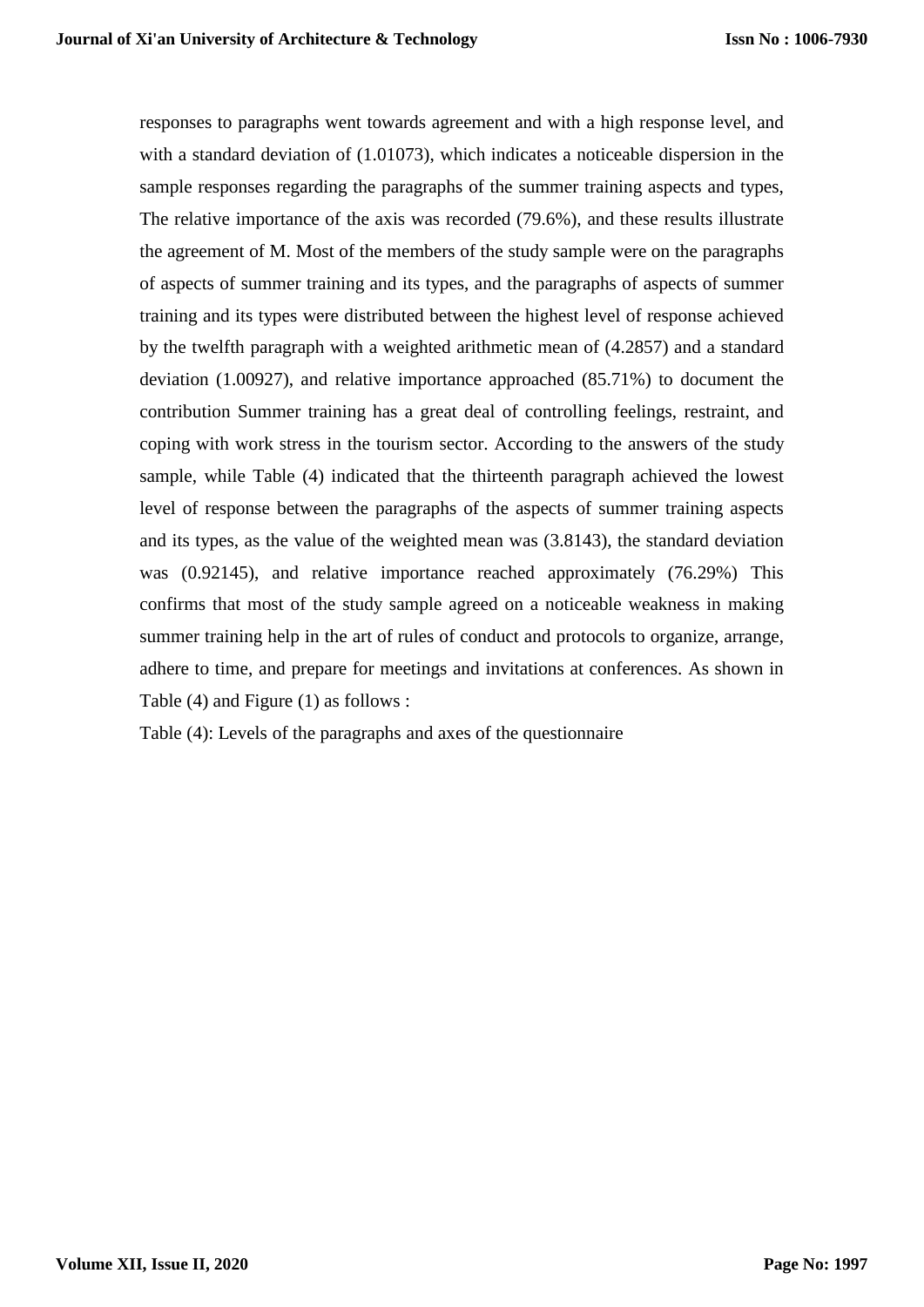| Level of<br>response | Relative<br>importance %   | standard<br>deviation | Weighted mean        | Paragraphs                                                                                                                                 | code           |
|----------------------|----------------------------|-----------------------|----------------------|--------------------------------------------------------------------------------------------------------------------------------------------|----------------|
|                      | The relative<br>importance | <b>Std. Deviation</b> | <b>Weighted Mean</b> |                                                                                                                                            |                |
| High                 | 78.285714                  | 1.00351               | 3.9143               | Training needs are appropriate for students' desires and after-<br>school needs.                                                           | Q <sub>1</sub> |
| High                 | 76.857143                  | 1.05824               | 3.8429               | Learn the behavior and ethics of work in the tourism and<br>hotel sector.                                                                  | Q <sub>2</sub> |
| High                 | 84.571429                  | 0.87097               | 4.2286               | A change in the conviction and attitudes of students<br>positively towards working in the tourism sector.                                  | Q <sub>3</sub> |
| High                 | 82.857143                  | 0.93693               | 4.1429               | Students interact and interact positively with workers and<br>tourists in the workplace.                                                   | Q4             |
| High                 | 80.64                      | 0.96742               | 4.0321               | summer training                                                                                                                            | X1             |
| High                 | 80.857143                  | .96962                | 4.0429               | Arming students with knowledge, skills and competence to<br>keep pace with modern technological changes.                                   | Q <sub>5</sub> |
| High                 | 82                         | 1.14398               | 4.1000               | Improving performance efficiency in the professional,<br>technical, emotional and aesthetic aspects.                                       | Q6             |
| High                 | 86.571429                  | .94365                | 4.3286               | Develop concepts of innovation and excellence in providing<br>services.                                                                    | Q7             |
| High                 | 79.142857                  | 1.04168               | 3.9571               | Self-realization, self-control, and adaptation to the tourism<br>environment.                                                              | Q8             |
| High                 | 75.142857                  | 1.17258               | 3.7571               | Create a spirit of motivation and the pursuit of development<br>and promotion.                                                             | Q <sub>9</sub> |
| High                 | 80.742857                  | 1.05430               | 4.0371               | Summer training assignments                                                                                                                | X2             |
| High                 | 79.714286                  | .95542                | 3.9857               | Enabling cognitive training to enhance students' thinking<br>capabilities.                                                                 | Q 10           |
| High                 | 76.571429                  | 1.22736               | 3.8286               | Social training achieves the work of organizing relationships<br>and interactions between workers and team work.                           | Q 11           |
| High                 | 85.714286                  | 1.00927               | 4.2857               | Emotional training contributes to control, restraint, and<br>coping with work stress in the tourism sector.                                | Q 12           |
| High                 | 76.285714                  | .92145                | 3.8143               | Conduct ethics training and protocols help to organize,<br>arrange, commit to time and prepare for meetings and<br>conference invitations. | Q 13           |
| High                 | 79.714286                  | .94013                | 3.9857               | Electronic knowledge and information culture contribute to<br>the rapid delivery of services.                                              | Q 14           |
| High                 | 79.6                       | 1.01073               | 3.9800               | Types of summer training                                                                                                                   | X3             |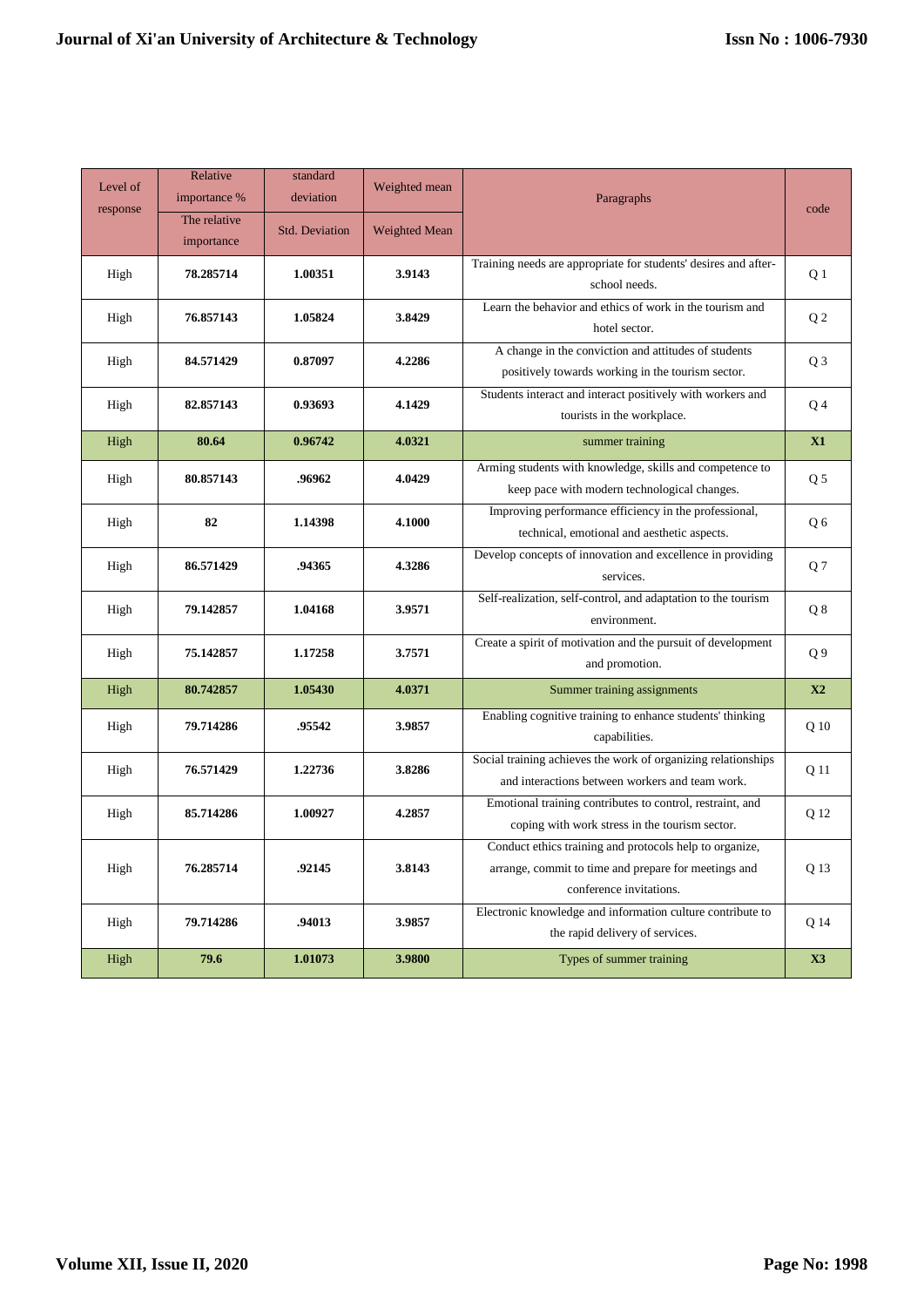

Figure (1): Distribution of axes and paragraphs of the questionnaire according to the importance of the respondent's response

Factor analysis

Factor analysis is one of the advanced and highly accurate statistical methods in analyzing scientific research, as it indicates the importance of the paragraphs after placing them in factors according to their importance and the strength of their association with the factor to which they joined, especially that Factor Analysis arranges factors according to their importance through the rate of their interpretation of the main variable, which It is reflected by the value of the explained variance for each factor, where four conditions (Dudin / 2013 / p. 190) are required when applying the global analysis in order for the global analysis outputs to be of high credibility as follows:

 .1It is required that the sample size subject to the analysis be sufficient to apply the factor analysis in the event that the value of the KMO scale (The Kaiser - Meyer - Olkin Measure {more than (0.500) with the necessity and the existence of significant correlations between the axes within the same variable, in If the result of the (Bartlett) test was significant.

 .2It is required that the cumulative percentage of the explained variance of all factors within the main variable be more than sixty percent in order to give more significance.

 .3The value of the underlying root (Eigenvalues) for each factor must be more than the correct one, so that the factor has a significant effect within the main variable.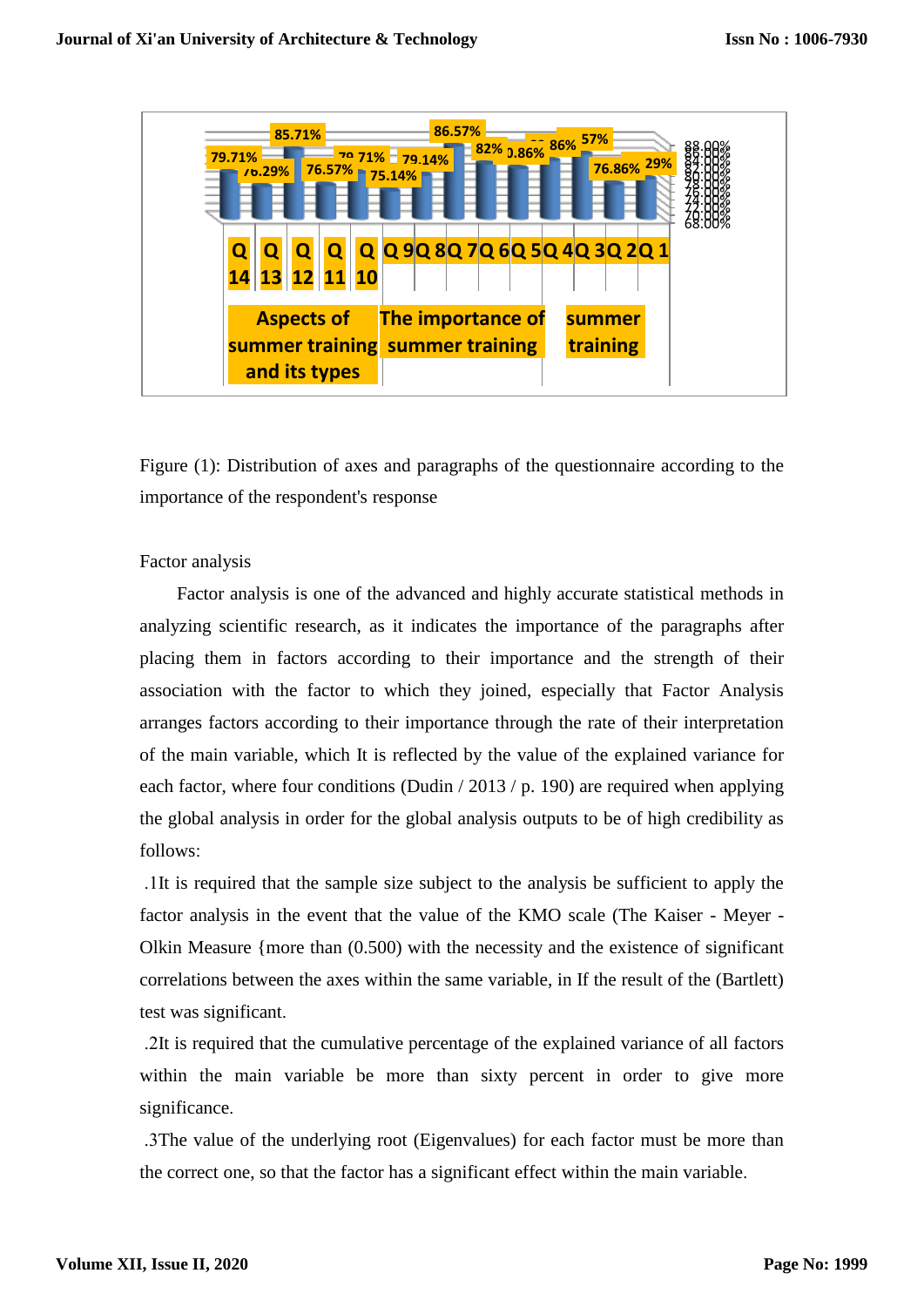.4It is stipulated that the force of correlation of the paragraph with the factor to which it belongs is equal to (0.50 or more) in order for it to be statistically significant.

To prove that the sample size is sufficient to apply the factor analysis, the researcher will rely on the value of the KMO scale in the first step of applying the factor analysis, as the sample size will be acceptable to apply this analysis if the value of the KMO scale is more than (0.500), and vice versa, As Table (5) indicates that the values of the KMO scale for the total questionnaire items have been recorded (0.647) which is greater than  $(0.500)$ , confirming that the sample size is sufficient to apply the global analysis.

Table (5) KMO and Bartlett Test

To prove the existence of correlations between the axes, the researcher will apply a Bartlett Test, as the result of the test will lead to the availability of the second part of the first condition of the conditions of applying the global analysis in the event that the probable value corresponding to the calculated Chi-Square value of this test is less or equal to the level of significance used In the research and the adult (0.05), as we discern from

|  |  |  |  |  |  | Table (5): The calculated value of (Chi-Square) |
|--|--|--|--|--|--|-------------------------------------------------|
|--|--|--|--|--|--|-------------------------------------------------|

| Result of the tests | Tests                  |                      |  |
|---------------------|------------------------|----------------------|--|
| 0.647               | Scale KMO              |                      |  |
| 549.814             | Chi-Square             | <b>Bartlett Test</b> |  |
| 0.000               | Probability value Sig. |                      |  |

was (549,814) which is significant because the corresponding probability value was zero, to confirm that the first condition of the conditions of applying the global analysis has been fulfilled. As for ensuring the availability of the rest of the conditions of the global analysis and looking at Table (6), we find that the cumulative percentage of the explained variance of the total factors was recorded (72.473%) which is more than (60%), thus achieving the second condition of the conditions of global analysis in the questionnaire data, as we note from Table (6) that the values of the underlying roots (Eigenvalues) for each factor formed values more than the correct one, proving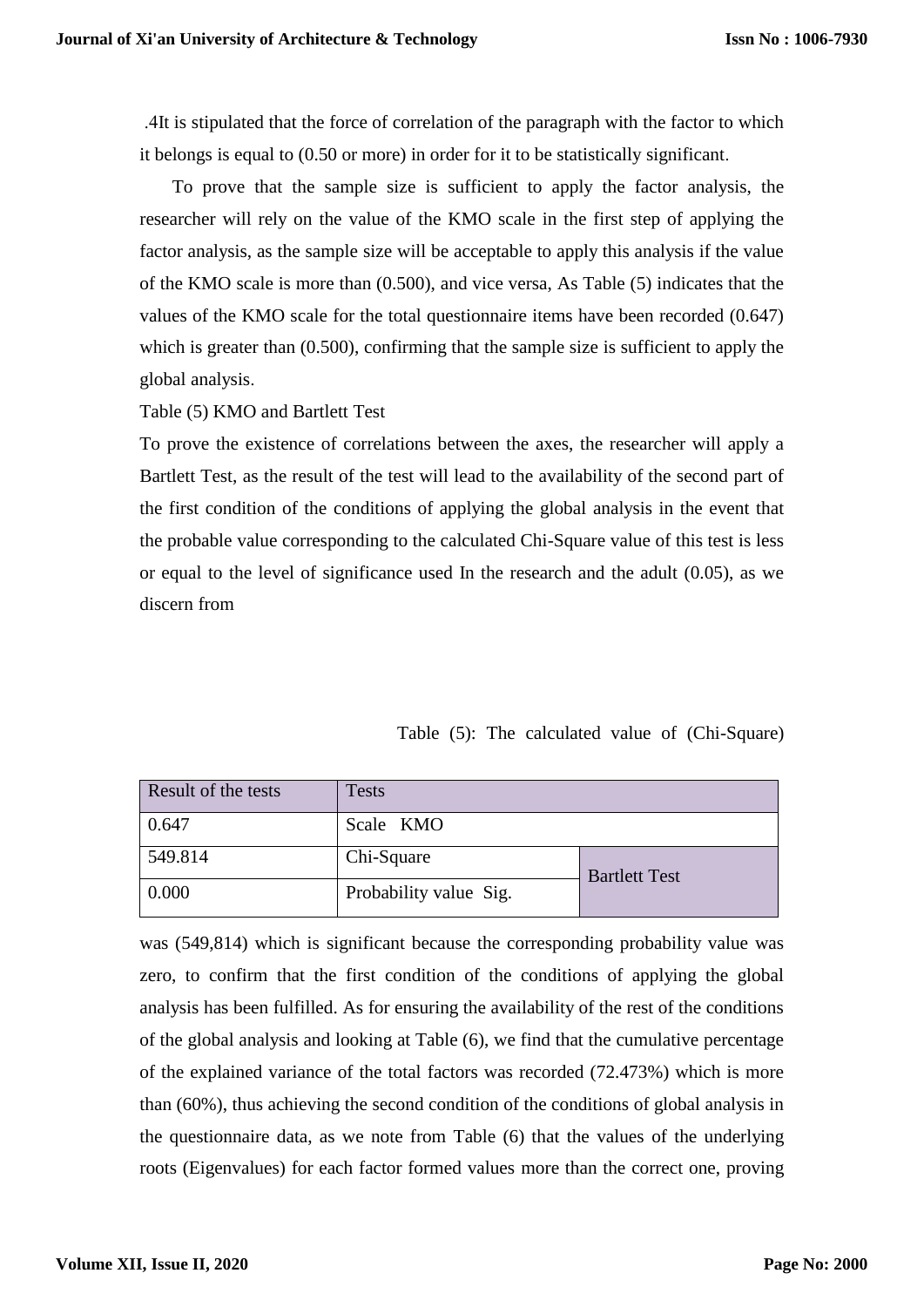the fulfillment of the third condition of the conditions of application of global analysis in the questionnaire data, as we discover from Table (6) that the strength of linking the paragraphs with the factor in it was more From 0.50, thus fulfilling all the conditions for applying factor analysis, as indicated by factor analysis For me, the paragraphs within the first factor are more important than the rest of the paragraphs in the questionnaire, especially that the explanation variation of the first factor will be higher than the rest of the variations explained by other factors, and at the same time the value of the underlying root of the first factor is also greater than the rest of the underlying roots of other factors, Then it follows in terms of the importance of the paragraphs within the second factor and so on until the last factor that includes the least important paragraphs within the questionnaire, as it appears from Table (6) that the first factor is more important than the rest of the factors, as the percentage of the varied explanation of the paragraphs that this factor included ( 30.195%), since The first factor included six items, arranged from the most important in the factor to the least, as follows :

1. Developing concepts of innovation and excellence in providing services.

2. Training contributes to controlling, restraining and adapting to work stress in the tourism sector.

3. A positive change in the conviction and attitudes of students towards working in the tourism sector.

4. Students interact and interact positively with workers and tourists in the workplace.

5. Improving performance efficiency in the professional, technical, emotional and aesthetic aspects.

6. Arming students with knowledge, skills and competence to keep pace with modern technological changes.

Then the first factor in terms of importance follows the paragraphs within the second factor, recording a percentage of the explained variance (24.881%), as the second factor included five items arranged from the most important in the factor to the least and as follows: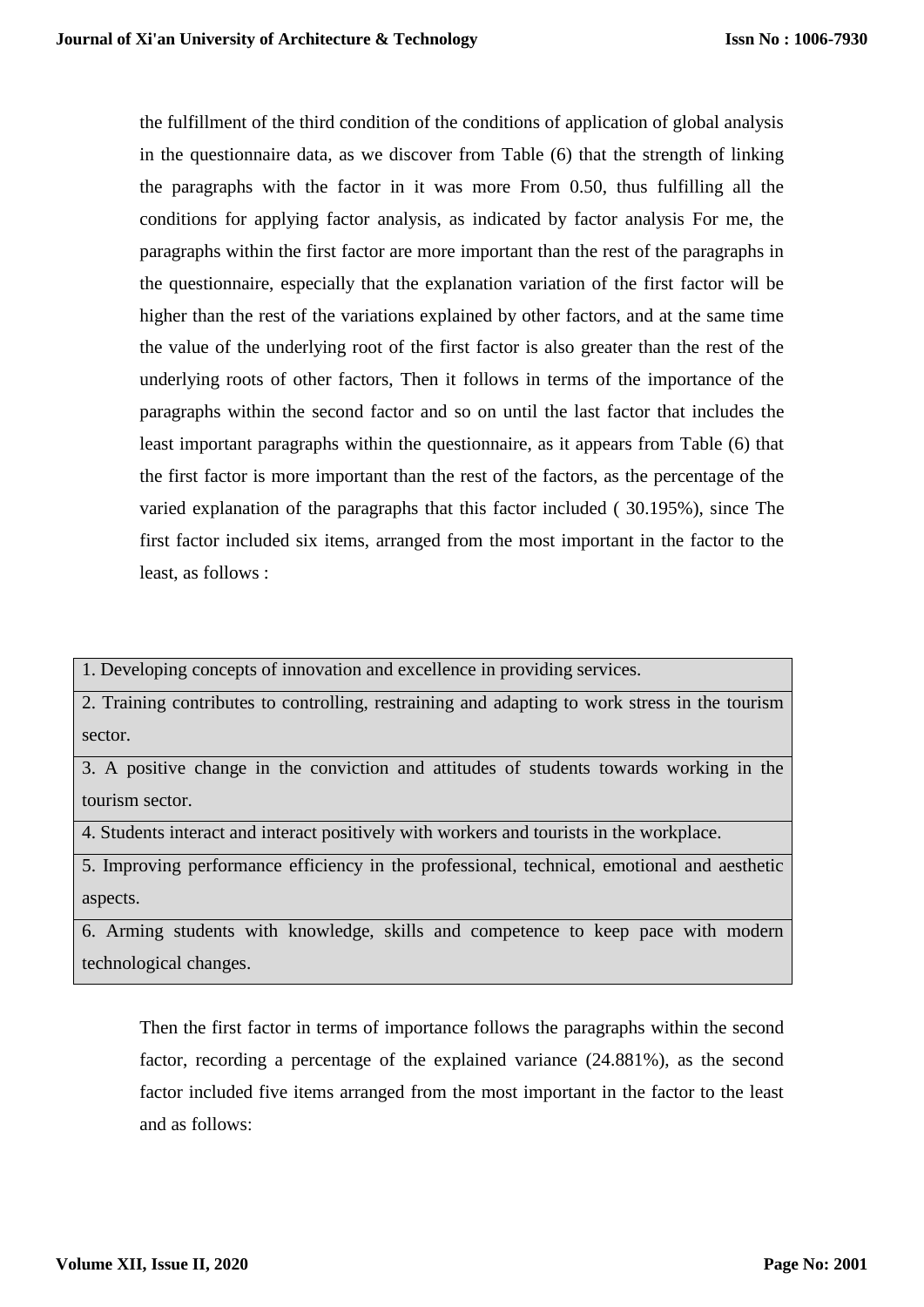1. Enabling cognitive training to enhance students' thinking capabilities.

2. Electronic knowledge and information culture contribute to the rapid delivery of services.

3. Self-realization, self-control and adaptation to the tourism environment.

4. The training needs fit with the desires of students and their post-study needs.

5. Learn the behavior and work ethics of the tourism and hotel sector.

While the third factor included three paragraphs, which are the least important of all the paragraphs of the questionnaire, recording a percentage of the explained variance (17.397%), as follows :

1. Social training achieves the work of organizing relationships and interactions between workers and working in a team spirit.

2. Training in the art of codes of conduct and protocols helps to organize, arrange, commit to time and prepare for meetings and invitations at conferences.

3. Create a spirit of motivation and the pursuit of development and promotion.

From the results of the previous global analysis, we infer the acceptance of the hypothesis (there is a significant statistically significant effect of summer training in human resource development in the tourism sector) as the proportion of the interpretation of the summer training variable for human resource development in the tourism sector constituted approximately (72.50%), which is an acceptable percentage.

# **The fourth topic - conclusions and recommendations:**

# **First - Conclusions**:

-1There is a noticeable effect of summer training in developing the competence of students of the College of Tourism Sciences, and it was evident from the sample responses that students need to increase the duration of the summer training by two months per year and that it be for the last three stages.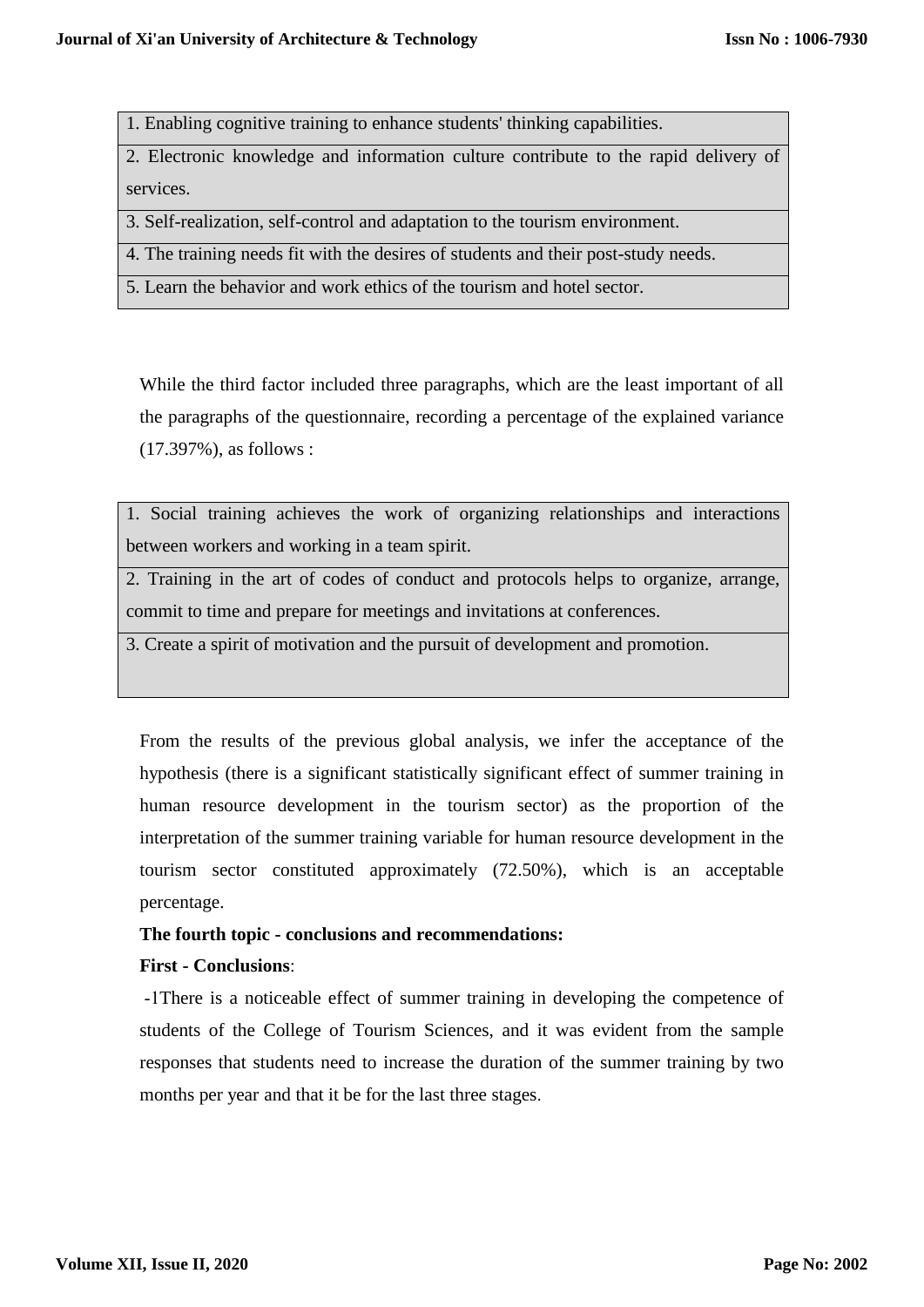-2There is a noticeable weakness in the contribution of electronic knowledge and information culture to the completion of the work and the rapid adaptation to its requirements.

-3The summer training needs in all fields and types do not match their desires and inclinations after graduation.

-4There is a significant weakness in social training achieving the work of organizing relationships, interaction and work in a team spirit.

-5There is a noticeable weakness through the sample responses in learning the behavior and work ethics in the tourism and hotel sector.

-6Great weakness in making summer training contribute to establishing rules of conduct and protocols, managing meetings, invitations, arrangement and commitment to time.

Second - Recommendations:

-1Laying the foundations, programs and development of summer training for university students in the last three academic levels and in the summer vacation for two months, and paying attention to training needs that suit their desires and preferences, while constantly considering the actual requirements of the labor market.

-2Keeping pace with the global electronic programs in the tourism and hospitality industry, such as reservations for hotels, trips and services of all kinds.

-3Paying attention to developing students' abilities with electronic knowledge, selfrealization, and adapting to the changes in the tourism environment.

-4Making summer training in all its forms and fields commensurate with the desires of students and with the needs, requirements and changes of the tourist work market.

-5Providing educational and training curricula with the principles, rules and ethics of tourism and hotel work.

-6Making summer training for students contribute to establishing rules of conduct and protocols, and managing meetings, conferences, events, and various festivals.

## **Arab sources**

 .1Banner, Claire (2004) "Controlling and managing feelings and feelings, Arab Science House, Beirut.

 .2Berber, Kamel (2000), Human Resources Management and Organizational Performance Efficiency, University Foundation for Studies and Publishing, 2nd floor.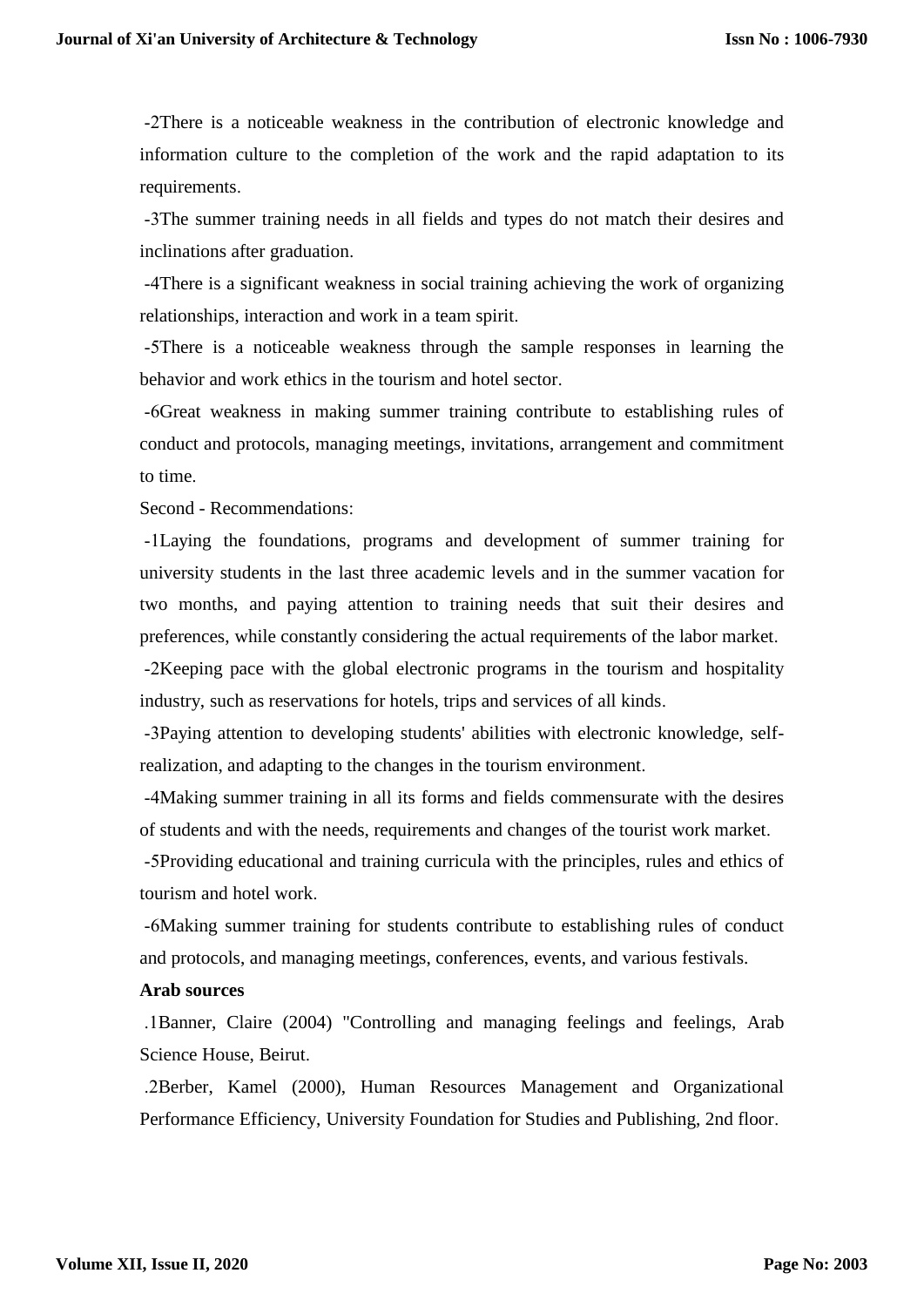.3Hamza, Bin Al-Taher (2016), "The Value System and Unofficial Organizational Phenomena", Journal of Humanities and Social Sciences, No. 24, University of M'sila, Algeria.

 .4Al-Khatib, Radah, Al-Khatib, Muhammad, (2006), "Effective Training", Modern Office World, Jordan.

 .5Rabi`, Bouaraiwa, (2007) and "The Impact of Training on Enterprise Productivity", Faculty of Economic Sciences, Management and Commercial Sciences, Master Thesis, Algeria.

 .6Rizk Allah, Randa, (2008), "The relationship between the skill of emotional intelligence and social interaction", Damascus University Journal, Volume 24, First Issue, Damascus.

 .7Al-Rumaihi. Ahmad, Al-Daifi, Sulaiman, (2006 ") Females in Vocational and Technical Training and Education in the West Bank, Reality, Aspirations, and Opportunities." Mass Publishing, Jerusalem.

 .8Zewulf, Mahdi Hassan (1994) "Managing Individuals in a Quantitative Perspective and Human Relations", Majdalawi Publishing and Distribution House, Amman.

 .9Sarhan, Nael Mousa, (1999), "Evaluating the training experience in the tourism and hotel sector in Jordan", Master Thesis, Al-Mustansiriya University, College of Administration and Economics.

 .10Suleiman, Al-Faris, and others, (2005), "Human Resource Management", 6th edition, Damascus.

 .11Al-Azzawi, Najm, (2009), "The Quality of Management Training", Al-Yazouri House for Publishing and Distribution, Amman.

 .12Costa, Arthurl, Garmston, Robert. C, (2009), "Knowledge Training", Educational Book House for Publishing and Distribution, 2nd edition, translation of a group of translators.

 .13Al-Najjar, Farid, (2005), "Information Technology-Oriented Training Practices", Arab Administrative Development Organization, Cairo.

 .14Hani, Khaled Abdel-Rahman (1999), "Human Resources Management", Hamed Publishing House, Amman, 1st edition.

Foreign sources

 .15Chen, J., & Mcanamee.G. (2011), "Positive approaches to Learning in the Context of Context of Classroom activities", Early Childhood Education Journal. 39 (1.)